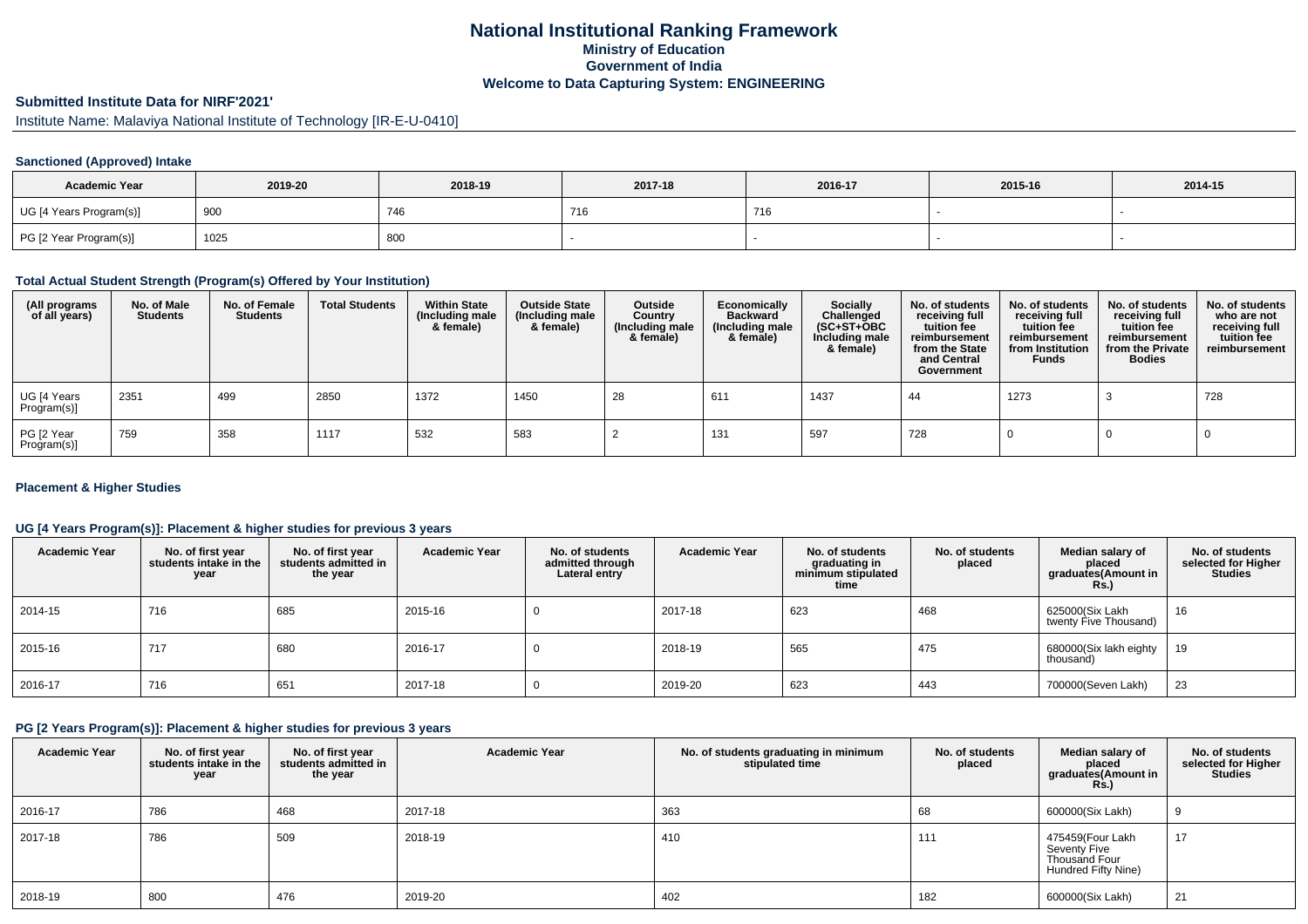#### **Ph.D Student Details**

| Ph.D (Student pursuing doctoral program till 2019-20 Students admitted in the academic year 2020-21 should not be entered here.) |         |                                                            |         |  |  |  |  |
|----------------------------------------------------------------------------------------------------------------------------------|---------|------------------------------------------------------------|---------|--|--|--|--|
|                                                                                                                                  |         | <b>Total Students</b>                                      |         |  |  |  |  |
| Full Time                                                                                                                        |         | 475                                                        |         |  |  |  |  |
| Part Time                                                                                                                        |         | 296                                                        |         |  |  |  |  |
|                                                                                                                                  |         | No. of Ph.D students graduated (including Integrated Ph.D) |         |  |  |  |  |
|                                                                                                                                  | 2019-20 | 2018-19                                                    | 2017-18 |  |  |  |  |
| Full Time                                                                                                                        | 53      | 59<br>51                                                   |         |  |  |  |  |
| Part Time                                                                                                                        | 30      | 24<br>21                                                   |         |  |  |  |  |

# **Financial Resources: Utilised Amount for the Capital expenditure for previous 3 years**

| <b>Academic Year</b>                                                                                                                                                                      | 2019-20                                                                                      | 2018-19                                                                                  | 2017-18                                                                                       |  |  |  |  |  |
|-------------------------------------------------------------------------------------------------------------------------------------------------------------------------------------------|----------------------------------------------------------------------------------------------|------------------------------------------------------------------------------------------|-----------------------------------------------------------------------------------------------|--|--|--|--|--|
|                                                                                                                                                                                           | <b>Utilised Amount</b>                                                                       | <b>Utilised Amount</b>                                                                   | <b>Utilised Amount</b>                                                                        |  |  |  |  |  |
| Annual Capital Expenditure on Academic Activities and Resources (excluding expenditure on buildings)                                                                                      |                                                                                              |                                                                                          |                                                                                               |  |  |  |  |  |
| Library (Books, Journals and e-Resources only)                                                                                                                                            | 30714238 (Three crore seven lakh fourteen thousand two<br>hundred thirty eight only)         | 40164663 (Four crore one lakh sixty four thousand six hundred<br>sixty three only)       | 12975095 (One crore twenty nine lakh seventy five thousand<br>ninety five only)               |  |  |  |  |  |
| New Equipment and software for Laboratories                                                                                                                                               | 38292969 (Three crore eighty two lakh ninety two thousand<br>nine hundred sixty nine only)   | 83154770 (Eight crore thirty one lakh fifty four thousand seven<br>hundred seventy only) | 37912318 (Three crore seventy nine lakh twelve thousand<br>three hundred eighteen noly)       |  |  |  |  |  |
| <b>Engineering Workshops</b>                                                                                                                                                              | 0 (Zero)                                                                                     | 29501672 (Two crore ninety five lakh one thousand six<br>hundred seventy two only)       | 95849072 (Nine crore fifty eight lakh forty nine thousand<br>seventy two only)                |  |  |  |  |  |
| Other expenditure on creation of Capital Assets (For setting up<br>classrooms, seminar hall, conference hall, library, Lab, Engg<br>workshops excluding expenditure on Land and Building) | 106747472 (Ten crore sixty seven lakh forty seven thousand<br>four hundred seventy two only) | 19070683 (One crore ninety lakh seventy thousand six<br>hundred eighty three only)       | 541646683 (Fifty four crore sixteen lakh forty six thousand six<br>hundred eighty three only) |  |  |  |  |  |

# **Financial Resources: Utilised Amount for the Operational expenditure for previous 3 years**

| <b>Academic Year</b>                                                                                                                                                                            | 2019-20                                                                                          | 2018-19                                                                                        | 2017-18                                                                                        |  |  |  |  |  |  |
|-------------------------------------------------------------------------------------------------------------------------------------------------------------------------------------------------|--------------------------------------------------------------------------------------------------|------------------------------------------------------------------------------------------------|------------------------------------------------------------------------------------------------|--|--|--|--|--|--|
|                                                                                                                                                                                                 | <b>Utilised Amount</b>                                                                           | <b>Utilised Amount</b>                                                                         | <b>Utilised Amount</b>                                                                         |  |  |  |  |  |  |
|                                                                                                                                                                                                 | <b>Annual Operational Expenditure</b>                                                            |                                                                                                |                                                                                                |  |  |  |  |  |  |
| Salaries (Teaching and Non Teaching staff)                                                                                                                                                      | 877216291 (Eighty seven crore seventy two lakh sixteen<br>thousand two hundred ninety one only)  | 973790026 (Ninety seven crore thirty seven lakh ninety<br>thousand twenty six only)            | 994096363 (Ninety nine crore forty lakh ninety six thousand<br>three hundred sixty three only) |  |  |  |  |  |  |
| Maintenance of Academic Infrastructure or consumables and<br>other running expenditures (excluding maintenance of hostels<br>and allied services, rent of the building, depreciation cost, etc) | 351128571 (Thirty five crore eleven lakh twenty eight thousand<br>five hundred seventy one only) | 243675220 (Twenty four crore thirty six lakh seventy five<br>thousand two hundred twenty only) | 259770390 (Twenty five crore ninety seven lakh seventy<br>thousand three hundred ninety only)  |  |  |  |  |  |  |
| Seminars/Conferences/Workshops                                                                                                                                                                  | 10247630 (One crore two lakh forty seven thousand six<br>hundred thirty only)                    | 9297903 (Ninety two lakh ninety seven thousand nine hundred<br>three only)                     | 2626127 (Twenty six lakh twenty six thousand one hundred<br>twenty seven only)                 |  |  |  |  |  |  |

**IPR**

| Calendar year            | 2019 | 2018 | 2017 |  |
|--------------------------|------|------|------|--|
| No. of Patents Published |      |      |      |  |
| No. of Patents Granted   |      |      |      |  |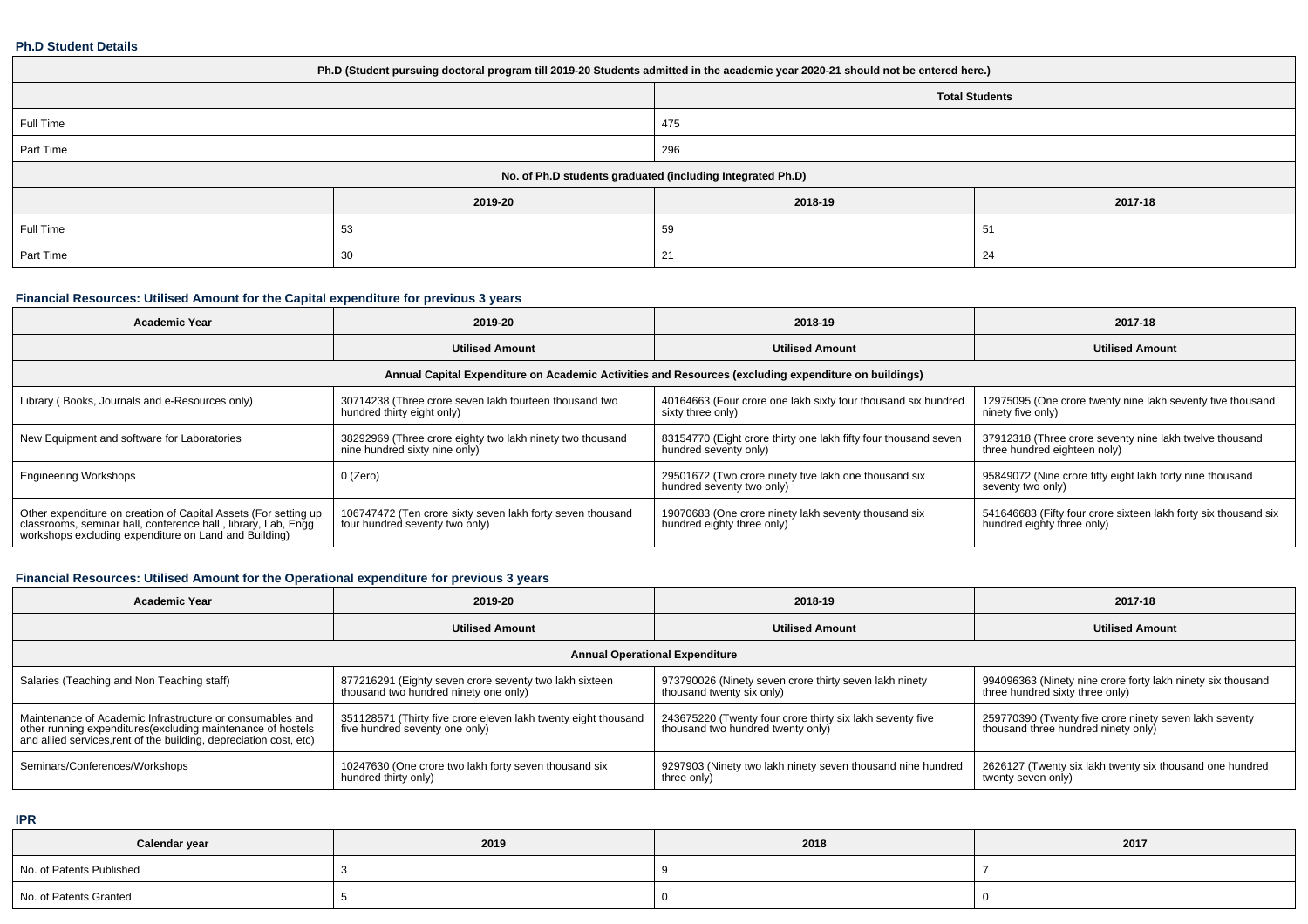#### **Sponsored Research Details**

| <b>Financial Year</b>                    | 2019-20                                                                       | 2018-19                                                                                                                                        | 2017-18           |
|------------------------------------------|-------------------------------------------------------------------------------|------------------------------------------------------------------------------------------------------------------------------------------------|-------------------|
| Total no. of Sponsored Projects          |                                                                               | 61                                                                                                                                             | 28                |
| Total no. of Funding Agencies            |                                                                               | 15                                                                                                                                             | ں ا               |
| Total Amount Received (Amount in Rupees) | 79305743                                                                      | 36923938                                                                                                                                       | 81073493          |
| Amount Received in Words                 | Seven Crore Ninety Three Lakh Five Thousand Seven<br>Hundred Forty Three only | Three crore sixty nine lakh twenty three thousand nine hundred   Eight Crore Ten Lakh Seventy Three Thousand Four Hundred<br>thirty eight only | Ninety Three Only |

### **Consultancy Project Details**

| <b>Financial Year</b>                    | 2019-20                                                      | 2018-19                                                                    | 2017-18                                                    |
|------------------------------------------|--------------------------------------------------------------|----------------------------------------------------------------------------|------------------------------------------------------------|
| Total no. of Consultancy Projects        | 236                                                          | 240                                                                        | 248                                                        |
| Total no. of Client Organizations        | 218                                                          | 221                                                                        | 233                                                        |
| Total Amount Received (Amount in Rupees) | 80848025                                                     | 102116996                                                                  | 56530092                                                   |
| Amount Received in Words                 | Eight Crore Eight Lakh Forty Eight Thousand Twenty Five Only | Ten Crore Twenty One Lakh Sixteen Thousand Nine Hundred<br>Ninety Six Only | Five Crore Sixty Five Lakh Thirty Thousand Ninety Two Only |

### **PCS Facilities: Facilities of physically challenged students**

| 1. Do your institution buildings have Lifts/Ramps?                                                                                                        | Yes, more than 80% of the buildings |
|-----------------------------------------------------------------------------------------------------------------------------------------------------------|-------------------------------------|
| 2. Do your institution have provision for walking aids, includingwheelchairs and transportation from one building to another for<br>handicapped students? | Yes                                 |
| 3. Do your institution buildings have specially designed toilets for handicapped students?                                                                | Yes, more than 80% of the buildings |

### **Faculty Details**

| Srno           | Name                                   | Age | Designation            | Gender | Qualification | <b>Experience (In</b><br>Months) | <b>Is Associated</b><br><b>Last Year</b> | Currently<br>working with<br>institution? | <b>Joining Date</b> | <b>Leaving Date</b>      | <b>Association type</b> |
|----------------|----------------------------------------|-----|------------------------|--------|---------------|----------------------------------|------------------------------------------|-------------------------------------------|---------------------|--------------------------|-------------------------|
|                | <b>SONI GUNJAN</b>                     | 39  | Assistant<br>Professor | Male   | Ph.D          | 146                              | Yes                                      | Yes                                       | 09-07-2012          | $\overline{\phantom{a}}$ | Regular                 |
| $\overline{2}$ | <b>MUSHTAQ</b><br>AHMED                | 50  | Associate<br>Professor | Male   | Ph.D          | 282                              | Yes                                      | Yes                                       | 18-03-1999          | $\overline{\phantom{a}}$ | Regular                 |
| 3              | <b>ASHISH KUMAR</b><br><b>GHUNAWAT</b> | 37  | Assistant<br>Professor | Male   | Ph.D          | 134                              | Yes                                      | No                                        | 09-07-2008          | 02-09-2019               | Regular                 |
| 4              | <b>MURARI LAL</b><br>MITTAL            | 53  | Professor              | Male   | Ph.D          | 372                              | Yes                                      | Yes                                       | 28-10-1992          | $\sim$                   | Regular                 |
| 5              | <b>MAZUMDAR</b><br>ARKA PROKASH        | 35  | Assistant<br>Professor | Male   | Ph.D          | 122                              | Yes                                      | Yes                                       | 30-07-2013          | $\sim$                   | Regular                 |
| 6              | <b>NAIN NEETA</b>                      | 50  | Associate<br>Professor | Female | Ph.D          | 324                              | Yes                                      | Yes                                       | 19-12-1996          | $\sim$                   | Regular                 |
| $\overline{7}$ | <b>HEMANT KUMAR</b><br>MEENA           | 38  | Assistant<br>Professor | Male   | Ph.D          | 120                              | Yes                                      | Yes                                       | 26-12-2012          | $\sim$                   | Regular                 |
| 8              | KHALEEQUR<br><b>REHMAN NIAZI</b>       | 55  | Professor              | Male   | Ph.D          | 288                              | Yes                                      | Yes                                       | 16-03-1999          | $\sim$                   | Regular                 |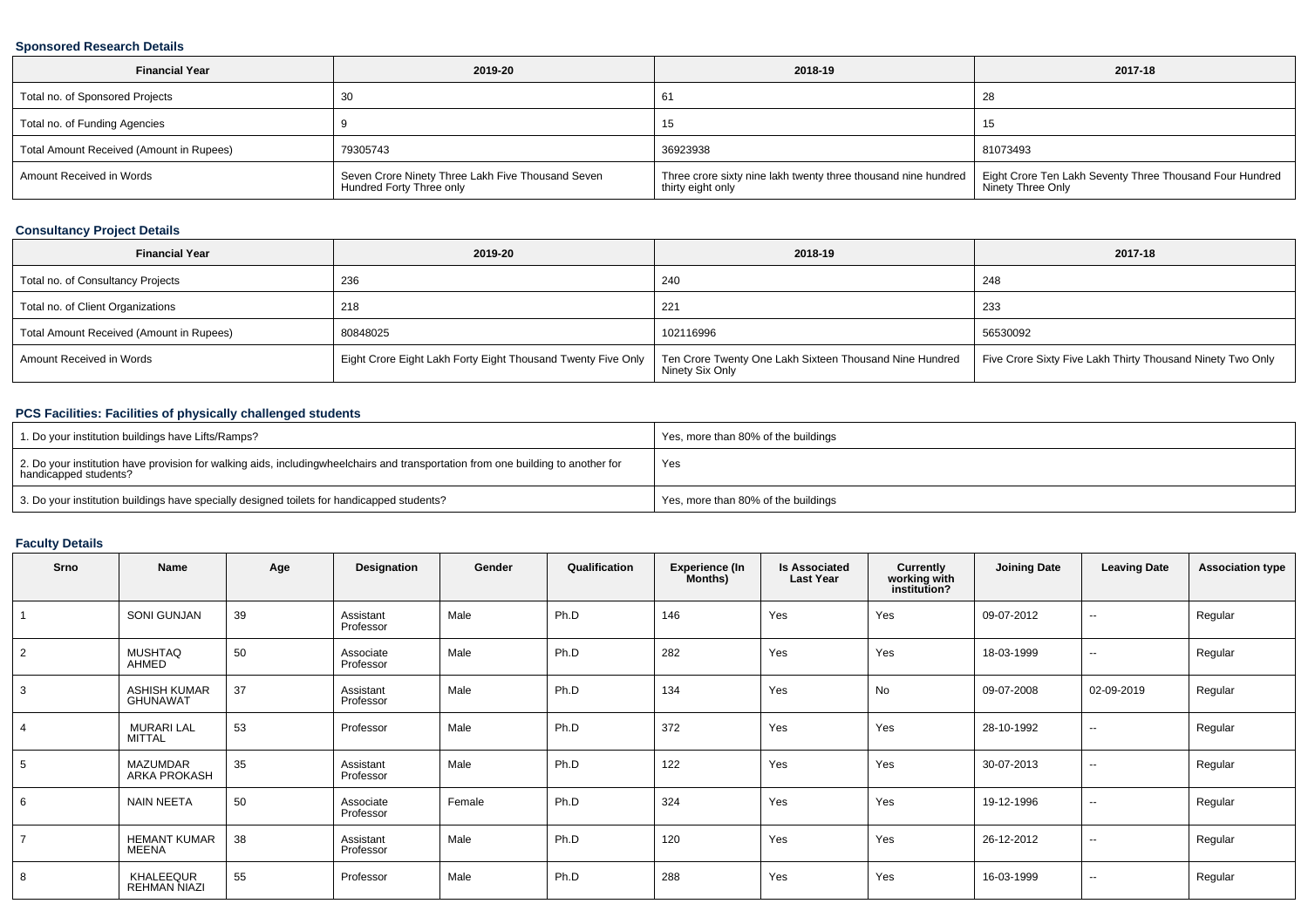| 9  | KALPANA<br>PANDIT                          | 54 | Associate<br>Professor | Female | B. Arch | 384 | Yes | Yes | 02-02-1991 | $\overline{\phantom{a}}$ | Regular |
|----|--------------------------------------------|----|------------------------|--------|---------|-----|-----|-----|------------|--------------------------|---------|
| 10 | <b>VISHNU KUMAR</b><br><b>SHARMA</b>       | 65 | Associate<br>Professor | Male   | Ph.D    | 360 | Yes | No  | 03-06-1993 | 28-02-2020               | Regular |
| 11 | <b>SHARMA</b><br><b>MONICA</b>             | 49 | Associate<br>Professor | Female | Ph.D    | 134 | Yes | Yes | 16-07-2012 | $\overline{\phantom{a}}$ | Regular |
| 12 | <b>UPADHYAYA</b><br><b>SUSHANT</b>         | 38 | Associate<br>Professor | Male   | Ph.D    | 186 | Yes | Yes | 12-03-2008 | $\overline{\phantom{a}}$ | Regular |
| 13 | <b>NAND KUMAR</b>                          | 51 | Associate<br>Professor | Male   | Ph.D    | 295 | Yes | Yes | 04-03-1999 | $\overline{\phantom{a}}$ | Regular |
| 14 | MANOJ FOZDAR                               | 54 | Professor              | Male   | Ph.D    | 288 | Yes | Yes | 29-04-1999 | $\overline{\phantom{a}}$ | Regular |
| 15 | MAHESH<br><b>KUMAR JAT</b>                 | 47 | Associate<br>Professor | Male   | Ph.D    | 288 | Yes | Yes | 06-03-1999 | $\overline{\phantom{a}}$ | Regular |
| 16 | <b>JOSHI AMIT</b><br><b>MAHESH</b>         | 36 | Assistant<br>Professor | Male   | Ph.D    | 123 | Yes | Yes | 01-07-2013 | $\overline{\phantom{a}}$ | Regular |
| 17 | <b>GUPTA NIKHIL</b>                        | 55 | Associate<br>Professor | Male   | Ph.D    | 372 | Yes | Yes | 03-10-1992 | $\overline{\phantom{a}}$ | Regular |
| 18 | SAHARAN<br><b>VIRENDRA</b><br><b>KUAMR</b> | 35 | Assistant<br>Professor | Male   | Ph.D    | 123 | Yes | Yes | 01-07-2013 | $\overline{\phantom{a}}$ | Regular |
| 19 | <b>KRISHNA KUMAR</b>                       | 36 | Assistant<br>Professor | Male   | Ph.D    | 72  | Yes | Yes | 31-07-2013 | $\overline{\phantom{a}}$ | Regular |
| 20 | <b>MP POONIA</b>                           | 61 | Professor              | Male   | Ph.D    | 288 | Yes | Yes | 15-03-1999 | $\overline{\phantom{a}}$ | Regular |
| 21 | KANUPRIYA<br><b>SACHDEV</b>                | 53 | Professor              | Female | Ph.D    | 336 | Yes | Yes | 18-05-1995 | $\overline{\phantom{a}}$ | Regular |
| 22 | <b>JAIN MUKESH</b>                         | 53 | Assistant<br>Professor | Male   | Ph.D    | 377 | Yes | Yes | 03-04-1992 | $\overline{\phantom{a}}$ | Regular |
| 23 | <b>KUMAR U K</b><br><b>ARUN</b>            | 43 | Assistant<br>Professor | Male   | Ph.D    | 123 | Yes | Yes | 17-06-2013 | $\overline{\phantom{a}}$ | Regular |
| 24 | ANOJ MEENA                                 | 32 | Assistant<br>Professor | Female | Ph.D    | 122 | Yes | Yes | 05-07-2012 | $\overline{\phantom{a}}$ | Regular |
| 25 | <b>GUNWANT</b><br><b>SHARMA</b>            | 59 | Professor              | Male   | Ph.D    | 432 | Yes | Yes | 26-03-1987 | $\overline{\phantom{a}}$ | Regular |
| 26 | <b>JINENDRA</b><br><b>KUMAR JAIN</b>       | 59 | Associate<br>Professor | Male   | Ph.D    | 372 | Yes | Yes | 29-02-1992 | $\overline{\phantom{a}}$ | Regular |
| 27 | <b>VIJAY LAXMI</b>                         | 51 | Professor              | Female | Ph.D    | 336 | Yes | Yes | 14-08-1995 | $\overline{\phantom{a}}$ | Regular |
| 28 | TRIPATHI<br>MEENAKSHI                      | 38 | Associate<br>Professor | Female | Ph.D    | 186 | Yes | Yes | 05-03-2008 | $\overline{\phantom{a}}$ | Regular |
| 29 | SONKAR SUMIT<br><b>KUMAR</b>               | 36 | Assistant<br>Professor | Male   | Ph.D    | 122 | Yes | Yes | 24-07-2013 | $\overline{\phantom{a}}$ | Regular |
| 30 | CHITRAKANT                                 | 35 | Assistant<br>Professor | Male   | Ph.D    | 89  | No  | Yes | 06-05-2016 | $\overline{\phantom{a}}$ | Regular |
| 31 | G S<br>DANGAYACH                           | 60 | Professor              | Male   | Ph.D    | 420 | Yes | Yes | 30-01-1988 | $\sim$                   | Regular |
| 32 | <b>HARPAL TIWARI</b>                       | 61 | Professor              | Male   | Ph.D    | 444 | Yes | Yes | 15-09-1986 | $\overline{\phantom{a}}$ | Regular |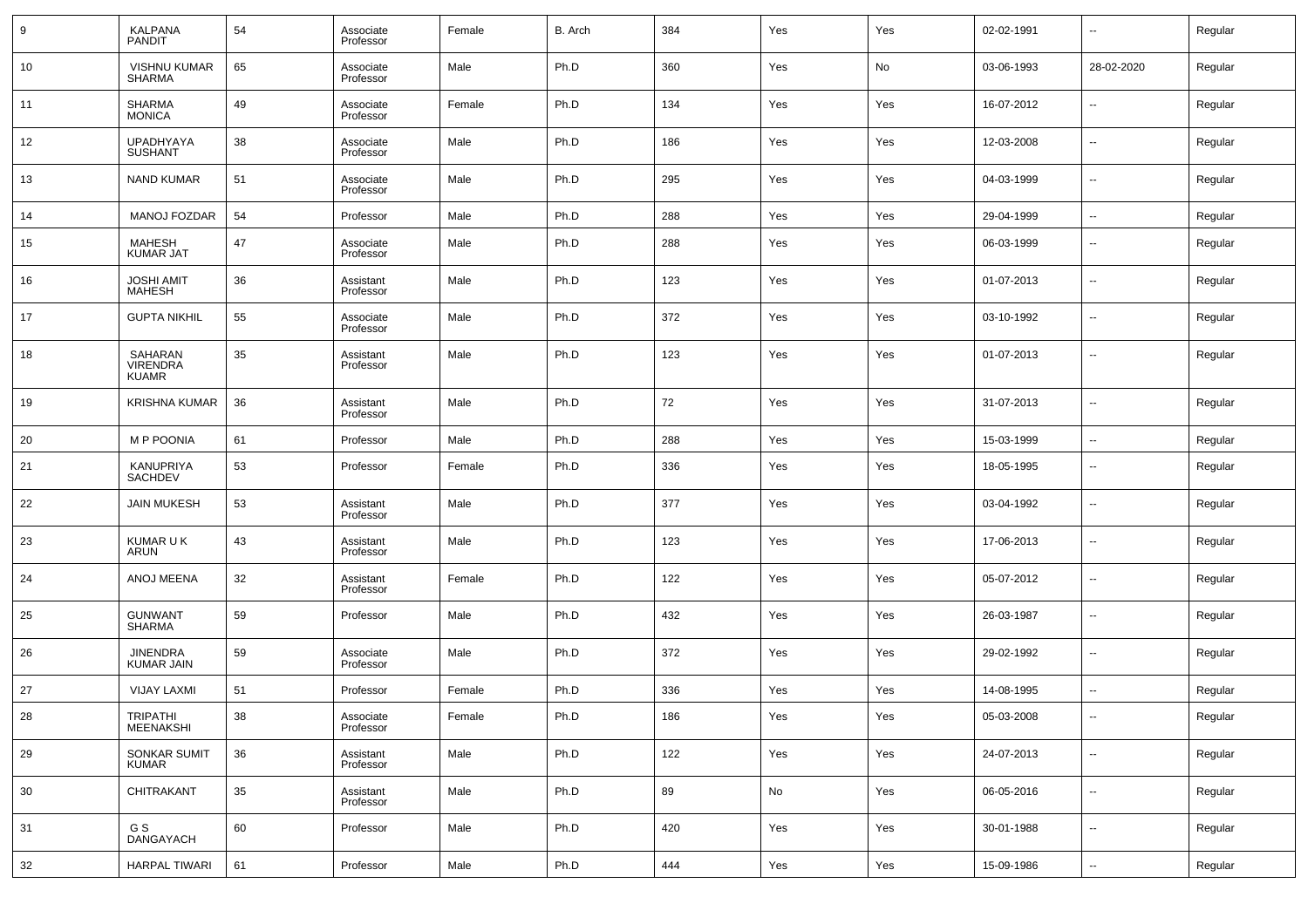| 33 | VATSALA<br>MATHUR                        | 61 | Associate<br>Professor | Female | Ph.D   | 408 | Yes | Yes | 28-10-1989 | --                       | Regular |
|----|------------------------------------------|----|------------------------|--------|--------|-----|-----|-----|------------|--------------------------|---------|
| 34 | <b>MITTAL NAMITA</b>                     | 53 | Assistant<br>Professor | Female | Ph.D   | 337 | Yes | Yes | 12-08-1995 | --                       | Regular |
| 35 | <b>AGRAWAL VINAY</b>                     | 46 | Associate<br>Professor | Male   | Ph.D   | 302 | Yes | Yes | 01-08-1998 | --                       | Regular |
| 36 | SATYENDRA<br>PRASAD<br><b>CHAURASIA</b>  | 57 | Professor              | Male   | Ph.D   | 288 | Yes | Yes | 22-04-1999 | --                       | Regular |
| 37 | <b>RAJESH KUMAR</b>                      | 48 | Professor              | Male   | Ph.D   | 336 | Yes | Yes | 12-12-1995 | $\overline{\phantom{a}}$ | Regular |
| 38 | <b>VIPIN KUMAR</b><br>JAIN               | 63 | Associate<br>Professor | Male   | M.E.   | 468 | Yes | Yes | 15-12-1984 | --                       | Regular |
| 39 | <b>DOHARE</b><br><b>RAJEEV KUMAR</b>     | 41 | Associate<br>Professor | Male   | Ph.D   | 186 | Yes | Yes | 18-03-2008 | --                       | Regular |
| 40 | <b>BIMAN</b><br><b>BANDYOPADHYA</b><br>Y | 39 | Associate<br>Professor | Male   | Ph.D   | 100 | Yes | Yes | 01-06-2015 | --                       | Regular |
| 41 | POOJA NIGAM                              | 34 | Assistant<br>Professor | Female | Ph.D   | 123 | Yes | Yes | 25-06-2013 | --                       | Regular |
| 42 | <b>RAM AVATAR</b><br><b>GUPTA</b>        | 63 | Professor              | Male   | Ph.D   | 396 | Yes | Yes | 22-11-1990 | ш.                       | Regular |
| 43 | PRABHAT<br><b>PANDIT</b>                 | 58 | Associate<br>Professor | Male   | Ph.D   | 408 | Yes | Yes | 31-01-1989 | --                       | Regular |
| 44 | <b>DEEPAK VERMA</b>                      | 41 | Assistant<br>Professor | Male   | Ph.D   | 123 | Yes | Yes | 28-06-2013 | ш.                       | Regular |
| 45 | <b>MANJU SINGH</b>                       | 59 | Professor              | Female | Ph.D   | 418 | Yes | Yes | 01-06-2018 | $\overline{\phantom{a}}$ | Regular |
| 46 | <b>BHATT PREETI</b>                      | 50 | Associate<br>Professor | Female | Ph.D   | 174 | Yes | Yes | 05-03-2008 | --                       | Regular |
| 47 | <b>KAMLENDRA</b><br><b>AWASTHI</b>       | 37 | Assistant<br>Professor | Male   | Ph.D   | 101 | Yes | Yes | 13-05-2015 | --                       | Regular |
| 48 | <b>NIRUTI GUPTA</b>                      | 36 | Assistant<br>Professor | Female | M.Plan | 123 | Yes | Yes | 24-06-2013 | --                       | Regular |
| 49 | S L SONI                                 | 62 | Professor              | Male   | Ph.D   | 494 | Yes | Yes | 04-11-1981 | --                       | Regular |
| 50 | <b>RAJESH GUPTA</b>                      | 49 | Professor              | Male   | Ph.D   | 324 | Yes | Yes | 07-12-1996 | --                       | Regular |
| 51 | AJAYA KUMAR<br>PRADHAN                   | 36 | Assistant<br>Professor | Male   | Ph.D   | 102 | Yes | Yes | 28-04-2015 | --                       | Regular |
| 52 | SINGHAL RAHUL                            | 38 | Assistant<br>Professor | Male   | Ph.D   | 134 | Yes | Yes | 30-07-2012 | $\overline{\phantom{a}}$ | Regular |
| 53 | PRADEEP<br><b>KUMAR</b>                  | 37 | Assistant<br>Professor | Male   | Ph.D   | 101 | Yes | Yes | 06-01-2015 | $\sim$                   | Regular |
| 54 | NISCHAL JAIN                             | 48 | Assistant<br>Professor | Male   | M.Plan | 295 | Yes | Yes | 04-03-1999 | $\sim$                   | Regular |
| 55 | R P YADAV                                | 57 | Professor              | Male   | Ph.D   | 432 | Yes | Yes | 21-11-1987 | $\sim$                   | Regular |
| 56 | NIRUPAM<br>ROHATGI                       | 59 | Associate<br>Professor | Male   | Ph.D   | 372 | Yes | Yes | 29-08-1992 | $\sim$                   | Regular |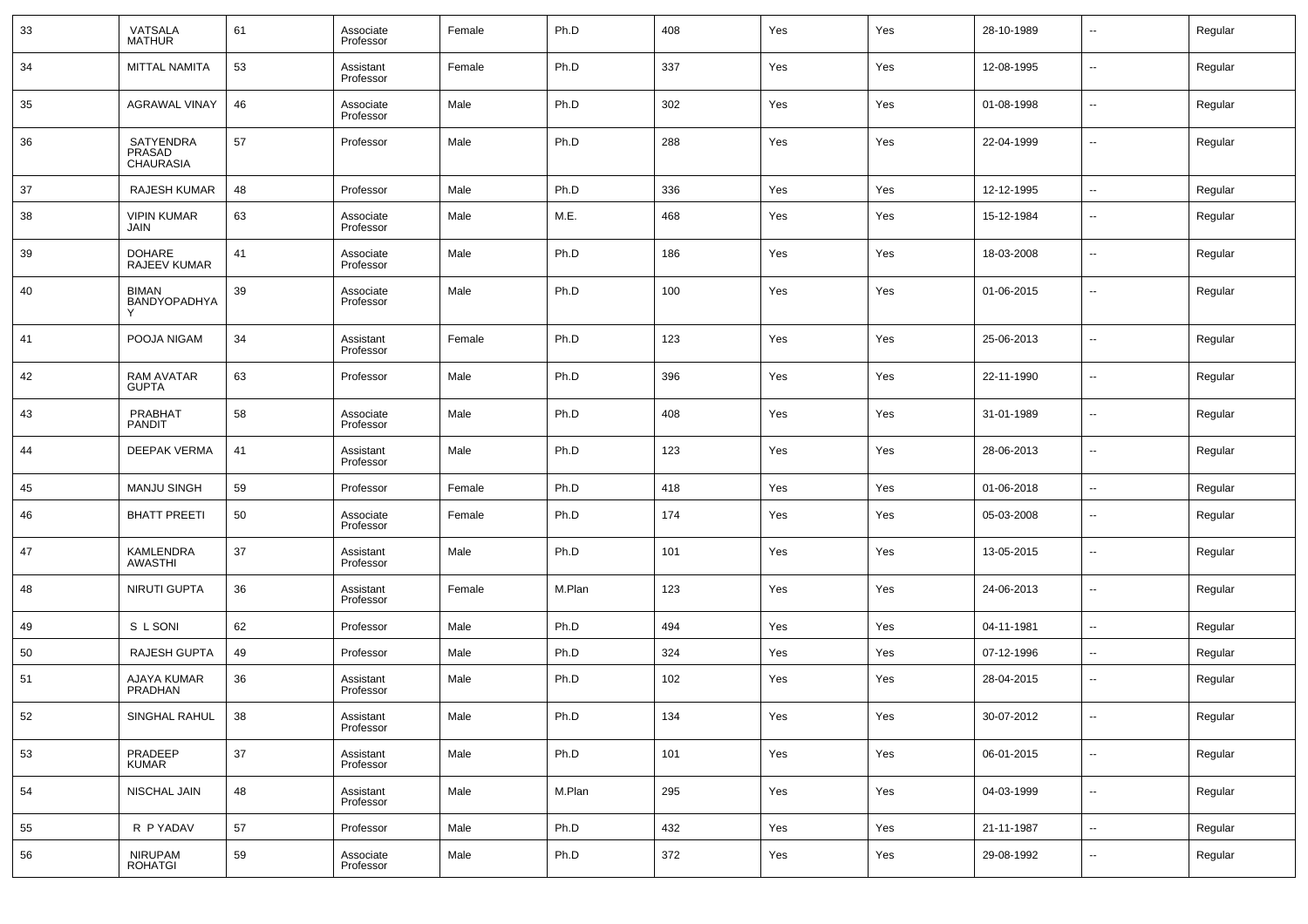| 57 | ASHWANI<br>KUMAR                  | 37 | Assistant<br>Professor | Male   | Ph.D    | 123          | Yes | Yes | 28-06-2013 | $\overline{\phantom{a}}$ | Regular |
|----|-----------------------------------|----|------------------------|--------|---------|--------------|-----|-----|------------|--------------------------|---------|
| 58 | RAMANA P V                        | 44 | Assistant<br>Professor | Male   | Ph.D    | 135          | Yes | Yes | 27-06-2012 | $\overline{\phantom{a}}$ | Regular |
| 59 | <b>KAPIL PAREEK</b>               | 35 | Assistant<br>Professor | Male   | Ph.D    | 99           | Yes | Yes | 03-07-2015 | $\overline{\phantom{a}}$ | Regular |
| 60 | RAMESH BABU<br><b>BATTULA</b>     | 41 | Assistant<br>Professor | Male   | M.Tech  | 135          | Yes | Yes | 05-07-2012 | $\overline{\phantom{a}}$ | Regular |
| 61 | RAVINDRA<br><b>NAGAR</b>          | 60 | Professor              | Male   | Ph.D    | 468          | Yes | Yes | 03-12-1984 | $\overline{\phantom{a}}$ | Regular |
| 62 | <b>RAGINI GUPTA</b>               | 58 | Professor              | Female | Ph.D    | 396          | Yes | Yes | 31-01-1990 | $\overline{\phantom{a}}$ | Regular |
| 63 | AMARTYA<br><b>CHOWDHURY</b>       | 42 | Assistant<br>Professor | Male   | Ph.D    | 104          | Yes | Yes | 27-04-2015 | $\overline{\phantom{a}}$ | Regular |
| 64 | <b>JOSHI RAJ</b><br><b>KUMAR</b>  | 42 | Assistant<br>Professor | Male   | Ph.D    | 134          | Yes | Yes | 20-07-2012 | $\overline{\phantom{a}}$ | Regular |
| 65 | <b>VARUN JINDAL</b>               | 33 | Assistant<br>Professor | Male   | Ph.D    | 100          | Yes | Yes | 01-06-2015 | $\overline{\phantom{a}}$ | Regular |
| 66 | NANNY TRIPATHI                    | 59 | Associate<br>Professor | Female | M. Phil | 396          | Yes | Yes | 20-02-1990 | $\overline{\phantom{a}}$ | Regular |
| 67 | <b>RAKESH JAIN</b>                | 55 | Professor              | Male   | Ph.D    | 420          | Yes | Yes | 09-12-1987 | $\overline{\phantom{a}}$ | Regular |
| 68 | NUPUR TANDON                      | 53 | Professor              | Female | Ph.D    | 336          | Yes | Yes | 30-11-1995 | $\overline{\phantom{a}}$ | Regular |
| 69 | C PERIASAMY                       | 43 | Assistant<br>Professor | Male   | Ph.D    | 133          | Yes | Yes | 07-08-2012 | $\overline{\phantom{a}}$ | Regular |
| 70 | <b>KALLA PAWAN</b>                | 46 | Associate<br>Professor | Male   | Ph.D    | 294          | Yes | Yes | 04-03-1999 | $\overline{\phantom{a}}$ | Regular |
| 71 | VIJAY<br>NAVARATNA<br>NADAKUDURU  | 41 | Assistant<br>Professor | Male   | Ph.D    | 102          | Yes | Yes | 30-04-2015 | $\overline{\phantom{a}}$ | Regular |
| 72 | MEENU<br>VARSHNEY                 | 56 | Associate<br>Professor | Female | B. Arch | 360          | Yes | Yes | 02-07-1993 | $\overline{\phantom{a}}$ | Regular |
| 73 | <b>MANOJ SINGH</b><br><b>GAUR</b> | 54 | Professor              | Male   | Ph.D    | 396          | Yes | Yes | 23-08-1990 | $\overline{\phantom{a}}$ | Regular |
| 74 | MOHAMMED<br><b>SALIM</b>          | 59 | Associate<br>Professor | Male   | Ph.D    | 468          | Yes | Yes | 17-11-1984 | $\sim$                   | Regular |
| 75 | SWARNKAR ANIL                     | 48 | Associate<br>Professor | Male   | Ph.D    | 295          | Yes | Yes | 04-03-1999 | $\overline{\phantom{a}}$ | Regular |
| 76 | KAUL NIVEDITA                     | 46 | Associate<br>Professor | Female | Ph.D    | 294          | Yes | Yes | 08-03-1999 | $\overline{\phantom{a}}$ | Regular |
| 77 | M K BANERJEE                      | 69 | Professor              | Male   | Ph.D    | $\mathbf{1}$ | Yes | No  | 29-04-2011 | 30-04-2011               | Regular |
| 78 | <b>MUKESH KUMAR</b><br>SHAH       | 54 | Assistant<br>Professor | Male   | M.Tech  | 394          | Yes | Yes | 01-11-1990 | $\overline{\phantom{a}}$ | Regular |
| 79 | <b>MAHESH</b><br>CHANDRA GOVIL    | 56 | Professor              | Male   | Ph.D    | 432          | Yes | Yes | 08-09-1986 | $\overline{\phantom{a}}$ | Regular |
| 80 | MAHENDER<br>CHOUDHARY             | 44 | Professor              | Male   | Ph.D    | 288          | Yes | Yes | 04-03-1999 | ۰.                       | Regular |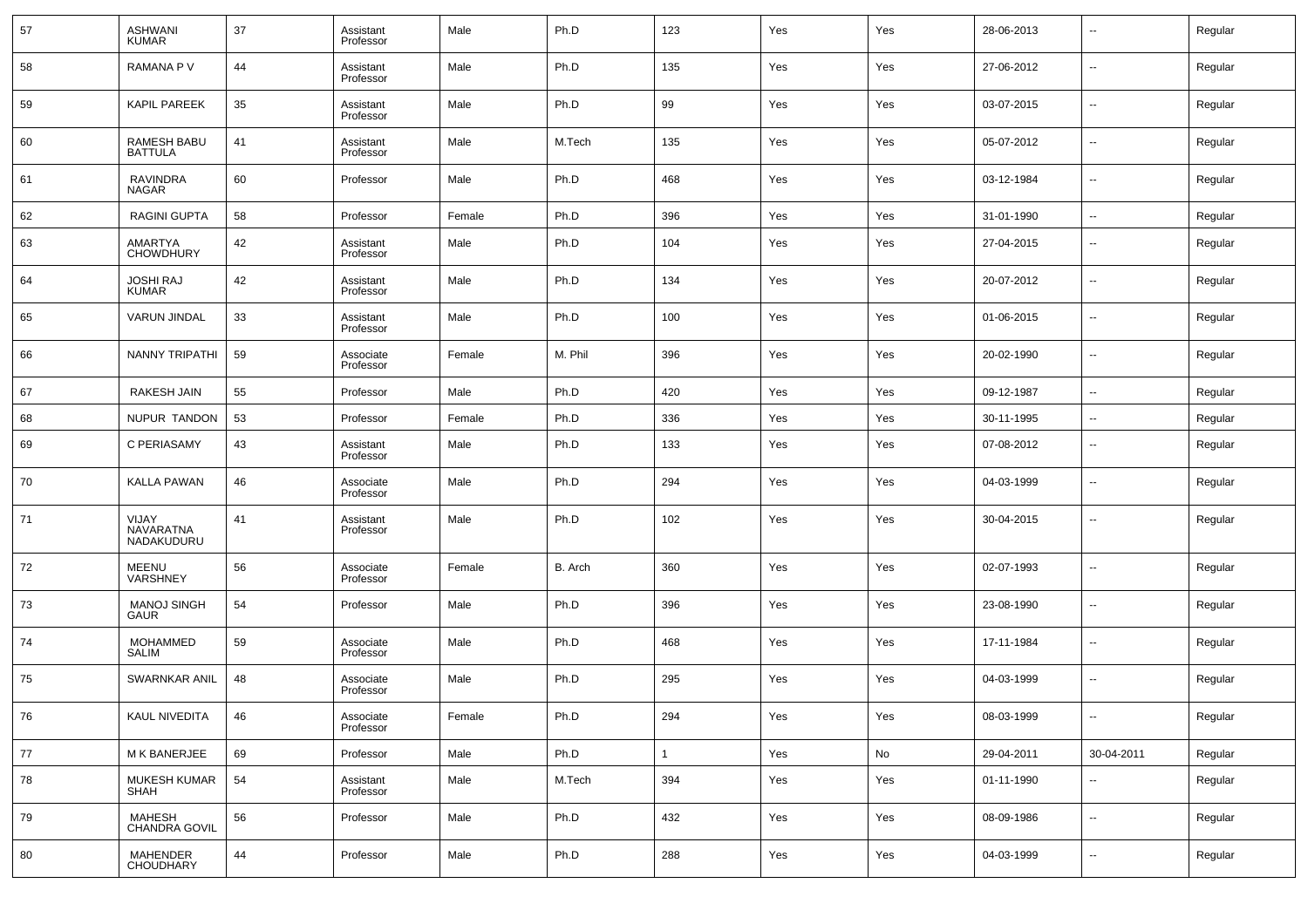| 81  | <b>SINGH AMIT</b><br>KUMAR           | 40 | Assistant<br>Professor | Male   | Ph.D    | 135 | Yes | Yes | 16-07-2012 | $\overline{\phantom{a}}$ | Regular |
|-----|--------------------------------------|----|------------------------|--------|---------|-----|-----|-----|------------|--------------------------|---------|
| 82  | <b>JAIN PRERNA</b>                   | 45 | Associate<br>Professor | Female | Ph.D    | 294 | Yes | Yes | 15-03-1999 | $\sim$                   | Regular |
| 83  | AWADHESH<br>KUMAR<br><b>BHARDWAJ</b> | 57 | Professor              | Male   | Ph.D    | 231 | Yes | No  | 30-03-1999 | 13-09-2018               | Regular |
| 84  | <b>G D AGARWAL</b>                   | 54 | Professor              | Male   | Ph.D    | 372 | Yes | Yes | 31-07-1992 | $\overline{\phantom{a}}$ | Regular |
| 85  | <b>SUSHANTA</b><br>KUMAR JANA        | 60 | Professor              | Male   | Ph.D    | 384 | Yes | Yes | 07-11-1991 | $\sim$                   | Regular |
| 86  | <b>SHARMA DIPTI</b>                  | 52 | Associate<br>Professor | Female | Ph.D    | 186 | Yes | Yes | 04-03-2008 | --                       | Regular |
| 87  | <b>CHAUDHARY</b><br><b>SANTOSH</b>   | 52 | Assistant<br>Professor | Female | Ph.D    | 294 | Yes | Yes | 05-03-1999 | $\sim$                   | Regular |
| 88  | SUBBARAMAIAH                         | 34 | Assistant<br>Professor | Male   | Ph.D    | 102 | Yes | Yes | 20-04-2015 | $\sim$                   | Regular |
| 89  | A K VYAS                             | 58 | Professor              | Male   | Ph.D    | 456 | Yes | Yes | 16-11-1985 | $\overline{\phantom{a}}$ | Regular |
| 90  | <b>UPENDRA</b><br>PANDEL             | 59 | Professor              | Male   | Ph.D    | 360 | Yes | Yes | 03-06-1993 | --                       | Regular |
| 91  | S D BHARTI                           | 52 | Professor              | Male   | Ph.D    | 372 | Yes | Yes | 03-04-1992 | $\sim$                   | Regular |
| 92  | RAJEEV SHRINGI                       | 57 | Professor              | Male   | B. Arch | 432 | Yes | Yes | 02-09-1987 | $\overline{\phantom{a}}$ | Regular |
| 93  | <b>RAJEEV</b><br>AGRAWAL             | 44 | Associate<br>Professor | Male   | Ph.D    | 248 | Yes | Yes | 28-06-2018 | --                       | Regular |
| 94  | <b>BHAKAR ROHIT</b>                  | 44 | Associate<br>Professor | Male   | Ph.D    | 282 | Yes | Yes | 11-03-1999 | --                       | Regular |
| 95  | <b>RAM NIWAS</b><br><b>SHARMA</b>    | 57 | Associate<br>Professor | Male   | M.Plan  | 384 | Yes | Yes | 08-05-1983 | --                       | Regular |
| 96  | SHIV OM MEENA                        | 34 | Assistant<br>Professor | Male   | M.Tech  | 136 | Yes | Yes | 22-05-2012 | --                       | Regular |
| 97  | <b>AMIT</b><br><b>PANCHARIYA</b>     | 60 | Associate<br>Professor | Male   | M.Tech  | 480 | Yes | Yes | 30-11-1983 | --                       | Regular |
| 98  | <b>SURESH KUMAR</b><br><b>TIWARI</b> | 54 | Professor              | Male   | Ph.D    | 324 | Yes | Yes | 06-11-1996 | --                       | Regular |
| 99  | <b>KUMAR DINESH</b>                  | 44 | Associate<br>Professor | Male   | Ph.D    | 134 | Yes | Yes | 01-08-2012 | --                       | Regular |
| 100 | <b>SHRIVASTAVA</b><br>SANDEEP        | 42 | Assistant<br>Professor | Male   | Ph.D    | 132 | Yes | Yes | 05-10-2012 | --                       | Regular |
| 101 | VIVEKANAND                           | 40 | Assistant<br>Professor | Male   | Ph.D    | 102 | Yes | Yes | 13-04-2015 | $\overline{\phantom{a}}$ | Regular |
| 102 | ARUN KUMAR<br>VERMA                  | 37 | Assistant<br>Professor | Male   | Ph.D    | 87  | No  | Yes | 18-07-2016 | $\sim$                   | Regular |
| 103 | SUDHIR KUMAR                         | 52 | Professor              | Male   | Ph.D    | 384 | Yes | Yes | 09-07-1990 | $\overline{\phantom{a}}$ | Regular |
| 104 | RAJIVE TIWARI                        | 47 | Professor              | Male   | Ph.D    | 324 | Yes | Yes | 12-12-1995 | $\sim$                   | Regular |
| 105 | <b>NEELI</b><br>SATYANARAYAN<br>A    | 42 | Assistant<br>Professor | Male   | Ph.D    | 102 | Yes | Yes | 29-04-2015 | $\sim$                   | Regular |
|     |                                      |    |                        |        |         |     |     |     |            |                          |         |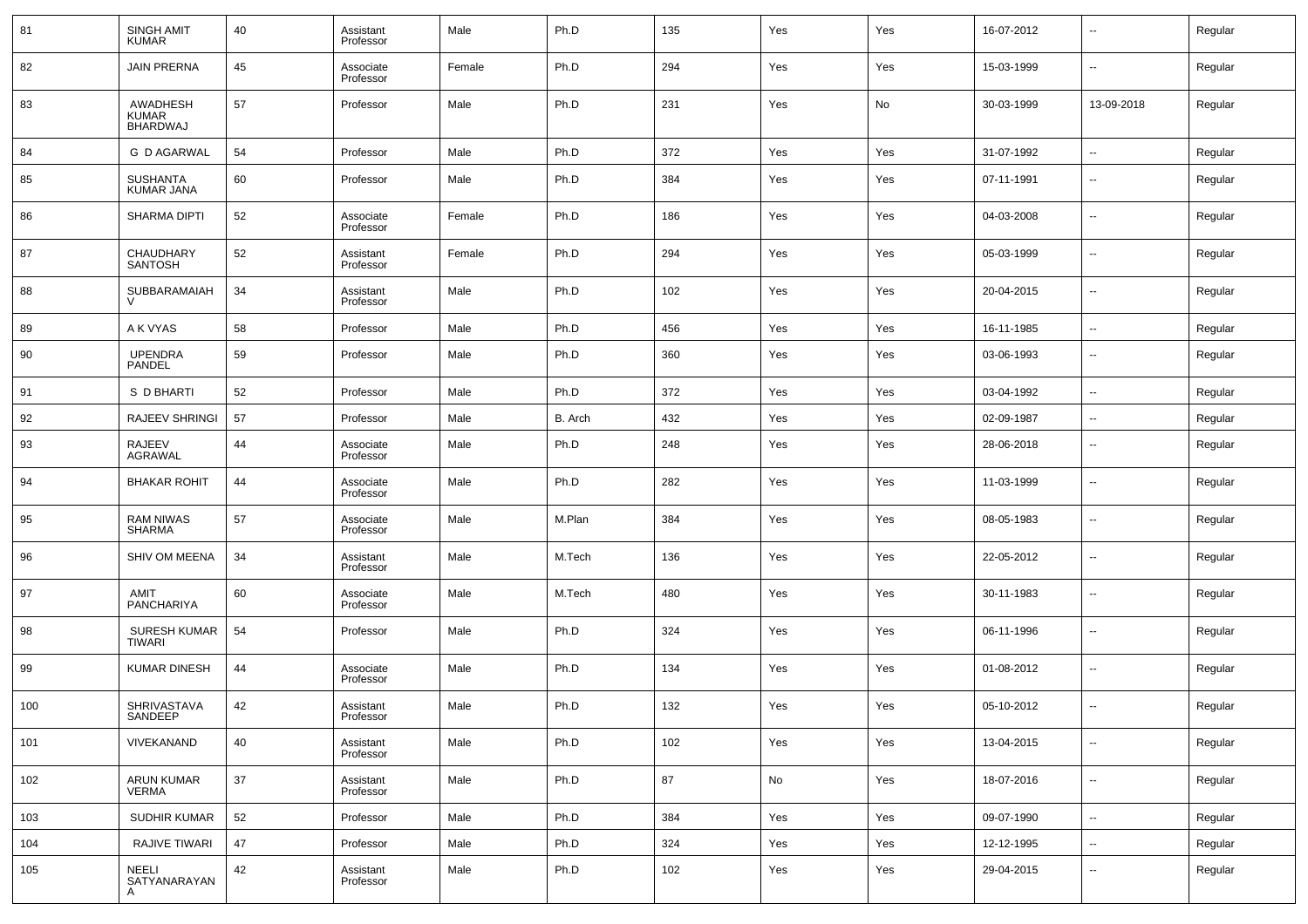| 106 | <b>MADDILA RAVI</b><br><b>KUMAR</b>                 | 41 | Assistant<br>Professor | Male   | Ph.D    | 123 | Yes | Yes | 01-07-2013 | --                       | Regular |
|-----|-----------------------------------------------------|----|------------------------|--------|---------|-----|-----|-----|------------|--------------------------|---------|
| 107 | KAVITA LALWANI                                      | 39 | Assistant<br>Professor | Female | Ph.D    | 97  | Yes | Yes | 27-08-2015 | --                       | Regular |
| 108 | AKHILENDRA<br><b>BHUSHAN</b><br><b>GUPTA</b>        | 58 | Professor              | Male   | Ph.D    | 456 | Yes | Yes | 17-11-1984 | --                       | Regular |
| 109 | Y P MATHUR                                          | 60 | Professor              | Male   | Ph.D    | 480 | Yes | Yes | 28-10-1983 | ÷.                       | Regular |
| 110 | SANJEEV<br><b>AGRAWAL</b>                           | 59 | Associate<br>Professor | Male   | M.Tech  | 468 | Yes | Yes | 21-02-1984 | --                       | Regular |
| 111 | <b>SAXENA DIPTI</b>                                 | 43 | Associate<br>Professor | Female | Ph.D    | 122 | Yes | Yes | 19-06-2013 | н.                       | Regular |
| 112 | <b>BHATTER</b><br>SANJAY                            | 50 | Assistant<br>Professor | Male   | Ph.D    | 294 | Yes | Yes | 18-03-1999 | --                       | Regular |
| 113 | <b>TARUN VARMA</b>                                  | 53 | Associate<br>Professor | Male   | M.E.    | 372 | Yes | Yes | 01-07-1992 | --                       | Regular |
| 114 | <b>ANIL KUMAR</b><br>BHARGAVA                       | 66 | Professor              | Male   | Ph.D    | 447 | Yes | No  | 02-05-1981 | 31-01-2019               | Regular |
| 115 | RAMESH C SONI                                       | 61 | Associate<br>Professor | Male   | Ph.D    | 396 | Yes | Yes | 01-02-1990 | --                       | Regular |
| 116 | <b>ALOK RANJAN</b>                                  | 62 | Professor              | Male   | B. Arch | 372 | Yes | Yes | 30-01-1992 | $\sim$                   | Regular |
| 117 | <b>SHARMA RITU</b>                                  | 51 | Associate<br>Professor | Female | Ph.D    | 294 | Yes | Yes | 04-03-1999 | --                       | Regular |
| 118 | <b>RAKESH</b><br><b>BAIRATHI</b>                    | 56 | Associate<br>Professor | Male   | B.E     | 432 | Yes | Yes | 16-02-1987 | --                       | Regular |
| 119 | <b>RITU AGARWAL</b>                                 | 40 | Assistant<br>Professor | Female | Ph.D    | 123 | Yes | Yes | 12-06-2013 | --                       | Regular |
| 120 | ROHIT GOYAL                                         | 58 | Professor              | Male   | Ph.D    | 456 | Yes | Yes | 16-12-1985 | --                       | Regular |
| 121 | RAJ KUMAR<br><b>VYAS</b>                            | 55 | Professor              | Male   | Ph.D    | 288 | Yes | Yes | 29-04-1999 | $\overline{\phantom{a}}$ | Regular |
| 122 | VINOD SAHAI<br>PAREEK                               | 61 | Associate<br>Professor | Male   | M.E.    | 404 | Yes | Yes | 17-11-1984 | $\overline{\phantom{a}}$ | Regular |
| 123 | <b>DUCHANIYA</b><br><b>RAJENDRA</b><br><b>KUMAR</b> | 45 | Associate<br>Professor | Male   | Ph.D    | 186 | Yes | Yes | 10-03-2008 | $\overline{a}$           | Regular |
| 124 | <b>DIPALOY DATTA</b>                                | 38 | Assistant<br>Professor | Male   | Ph.D    | 100 | Yes | Yes | 02-06-2015 | --                       | Regular |
| 125 | <b>NIKITA</b><br><b>JHANJARIYA</b>                  | 60 | Associate<br>Professor | Female | M.E.    | 468 | Yes | Yes | 01-02-1984 | --                       | Regular |
| 126 | <b>RASHMI JAIN</b>                                  | 66 | Professor              | Female | Ph.D    | 291 | Yes | No  | 09-11-1994 | 31-01-2019               | Regular |
| 127 | PRAVEEN<br><b>AGARWAL</b>                           | 54 | Associate<br>Professor | Male   | M.Tech  | 288 | Yes | Yes | 26-02-1999 | −−                       | Regular |
| 128 | <b>DINESH</b><br><b>GOPALANI</b>                    | 47 | Associate<br>Professor | Male   | Ph.D    | 294 | Yes | Yes | 20-03-1999 | ÷.                       | Regular |
| 129 | CHAUDHARY<br>SANDEEP                                | 43 | Assistant<br>Professor | Male   | Ph.D    | 132 | Yes | Yes | 03-10-2012 | $\sim$                   | Regular |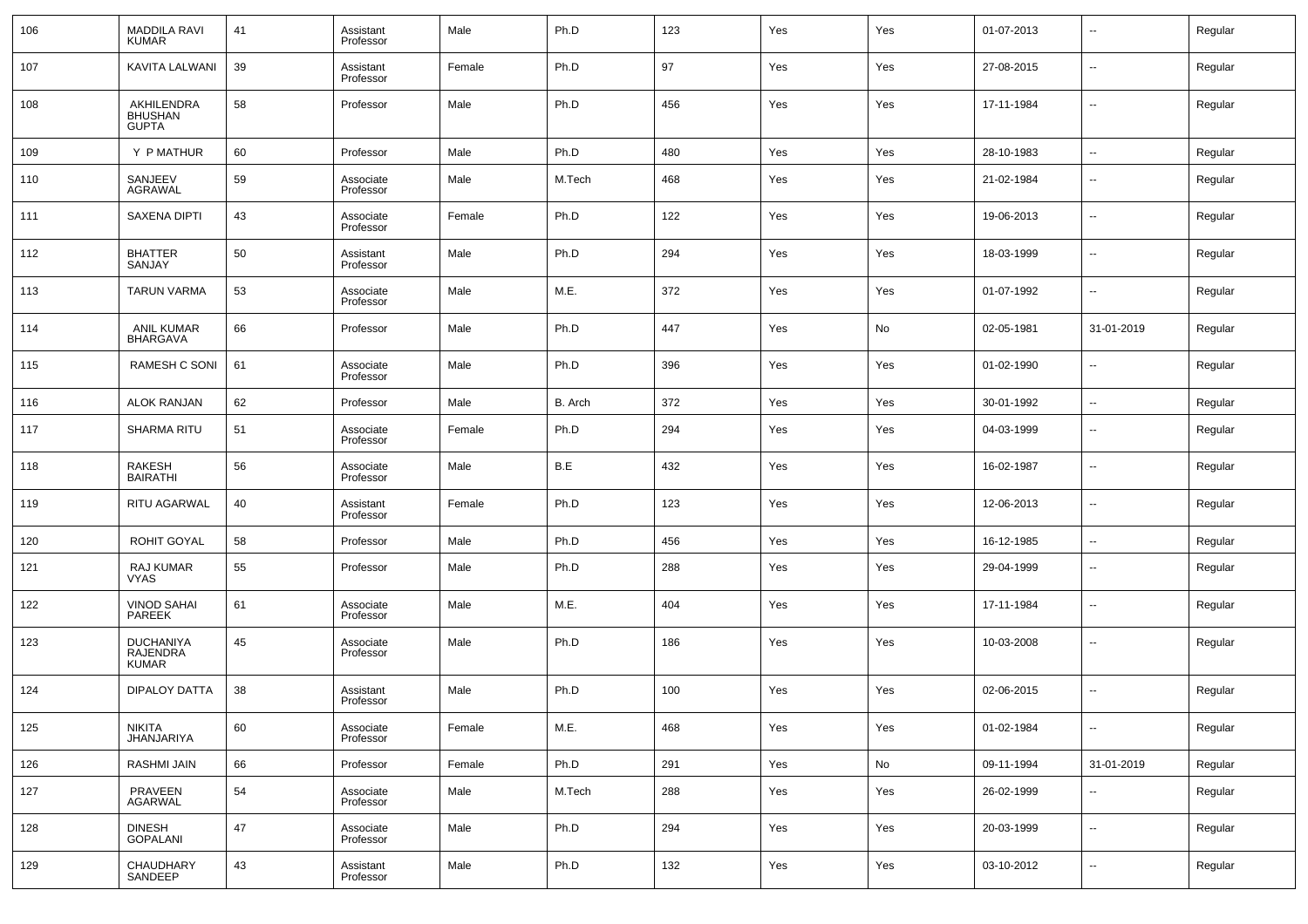| 130 | RINA SURANA                           | 58 | Associate<br>Professor | Female | M.Plan | 372 | Yes | Yes | 03-09-1992 | --                       | Regular |
|-----|---------------------------------------|----|------------------------|--------|--------|-----|-----|-----|------------|--------------------------|---------|
| 131 | KAMALESH<br><b>KUMAR SHARMA</b>       | 51 | Professor              | Male   | Ph.D   | 252 | Yes | Yes | 01-11-1990 | --                       | Regular |
| 132 | KAILASH SINGH                         | 51 | Professor              | Male   | Ph.D   | 324 | Yes | Yes | 21-11-1996 | $\overline{\phantom{a}}$ | Regular |
| 133 | <b>VIKAS GUPTA</b>                    | 62 | Professor              | Male   | Ph.D   | 456 | Yes | Yes | 30-12-1985 | $\sim$                   | Regular |
| 134 | VASHISHTHA<br><b>MANISH</b>           | 45 | Associate<br>Professor | Male   | Ph.D   | 294 | Yes | Yes | 06-03-1999 | --                       | Regular |
| 135 | KHANDELWAL<br><b>SUMIT</b>            | 43 | Associate<br>Professor | Male   | Ph.D   | 261 | Yes | Yes | 13-03-1999 | --                       | Regular |
| 136 | <b>DIVESH KUMAR</b>                   | 33 | Assistant<br>Professor | Male   | Ph.D   | 89  | No  | Yes | 06-05-2016 | $\overline{\phantom{a}}$ | Regular |
| 137 | <b>DILIP SHARMA</b>                   | 54 | Professor              | Male   | Ph.D   | 372 | Yes | Yes | 01-09-1992 | $\overline{\phantom{a}}$ | Regular |
| 138 | ASHOK KUMAR<br>AGRAWAL                | 59 | Associate<br>Professor | Male   | M.Tech | 396 | Yes | Yes | 10-10-1990 | --                       | Regular |
| 139 | URMILA BRIGHU                         | 52 | Professor              | Female | Ph.D   | 372 | Yes | Yes | 11-05-1992 | --                       | Regular |
| 140 | <b>JINESH KUMAR</b><br>JAIN           | 43 | Associate<br>Professor | Male   | Ph.D   | 202 | Yes | Yes | 21-05-2018 | $\overline{\phantom{a}}$ | Regular |
| 141 | <b>VIKAS KUMAR</b><br>SANGAL          | 43 | Associate<br>Professor | Male   | Ph.D   | 253 | Yes | Yes | 28-06-2018 | --                       | Regular |
| 142 | NANDA<br>SATYASAI<br><b>JAGANNATH</b> | 35 | Assistant<br>Professor | Male   | Ph.D   | 123 | Yes | Yes | 28-06-2013 | --                       | Regular |
| 143 | <b>SUDHIR</b><br><b>KASHYAP</b>       | 39 | Assistant<br>Professor | Male   | Ph.D   | 89  | No  | Yes | 28-04-2016 | --                       | Regular |
| 144 | <b>JYOTIRMAY</b><br><b>MATHUR</b>     | 51 | Professor              | Male   | Ph.D   | 372 | Yes | Yes | 19-09-1992 | --                       | Regular |
| 145 | <b>JYOTI JOSHI</b>                    | 57 | Professor              | Female | Ph.D   | 408 | Yes | Yes | 13-12-1989 | ш,                       | Regular |
| 146 | <b>VIBHUTI SINGH</b><br>SHEKHAWAT     | 51 | Professor              | Male   | Ph.D   | 372 | Yes | Yes | 27-03-1991 | --                       | Regular |
| 147 | AGARWAL<br>MADHU                      | 46 | Associate<br>Professor | Female | Ph.D   | 294 | Yes | Yes | 18-03-1999 | --                       | Regular |
| 148 | MANDAL<br>SUBHAYAN                    | 40 | Assistant<br>Professor | Male   | Ph.D   | 120 | Yes | Yes | 30-09-2013 | --                       | Regular |
| 149 | ABBAS RAJA<br><b>NAZIRUDDIN</b>       | 38 | Assistant<br>Professor | Male   | Ph.D   | 89  | No  | Yes | 04-05-2016 | $\overline{\phantom{a}}$ | Regular |
| 150 | <b>B L SWAMI</b>                      | 60 | Professor              | Male   | Ph.D   | 456 | Yes | Yes | 16-12-1985 | --                       | Regular |
| 151 | GHANSHYAM<br>SINGH                    | 45 | Professor              | Male   | Ph.D   | 288 | Yes | Yes | 04-03-1999 | н.                       | Regular |
| 152 | SUSHIL KUMAR<br><b>GUPTA</b>          | 65 | Associate<br>Professor | Male   | Ph.D   | 444 | Yes | Yes | 12-09-1986 | $\overline{\phantom{a}}$ | Regular |
| 153 | KAMMA KESA<br>VENKATARATNA<br>м       | 41 | Assistant<br>Professor | Male   | Ph.D   | 158 | Yes | Yes | 20-07-2012 | $\overline{\phantom{a}}$ | Regular |
| 154 | <b>KUMAR SATISH</b>                   | 40 | Associate<br>Professor | Male   | Ph.D   | 132 | Yes | Yes | 03-09-2012 | $\sim$                   | Regular |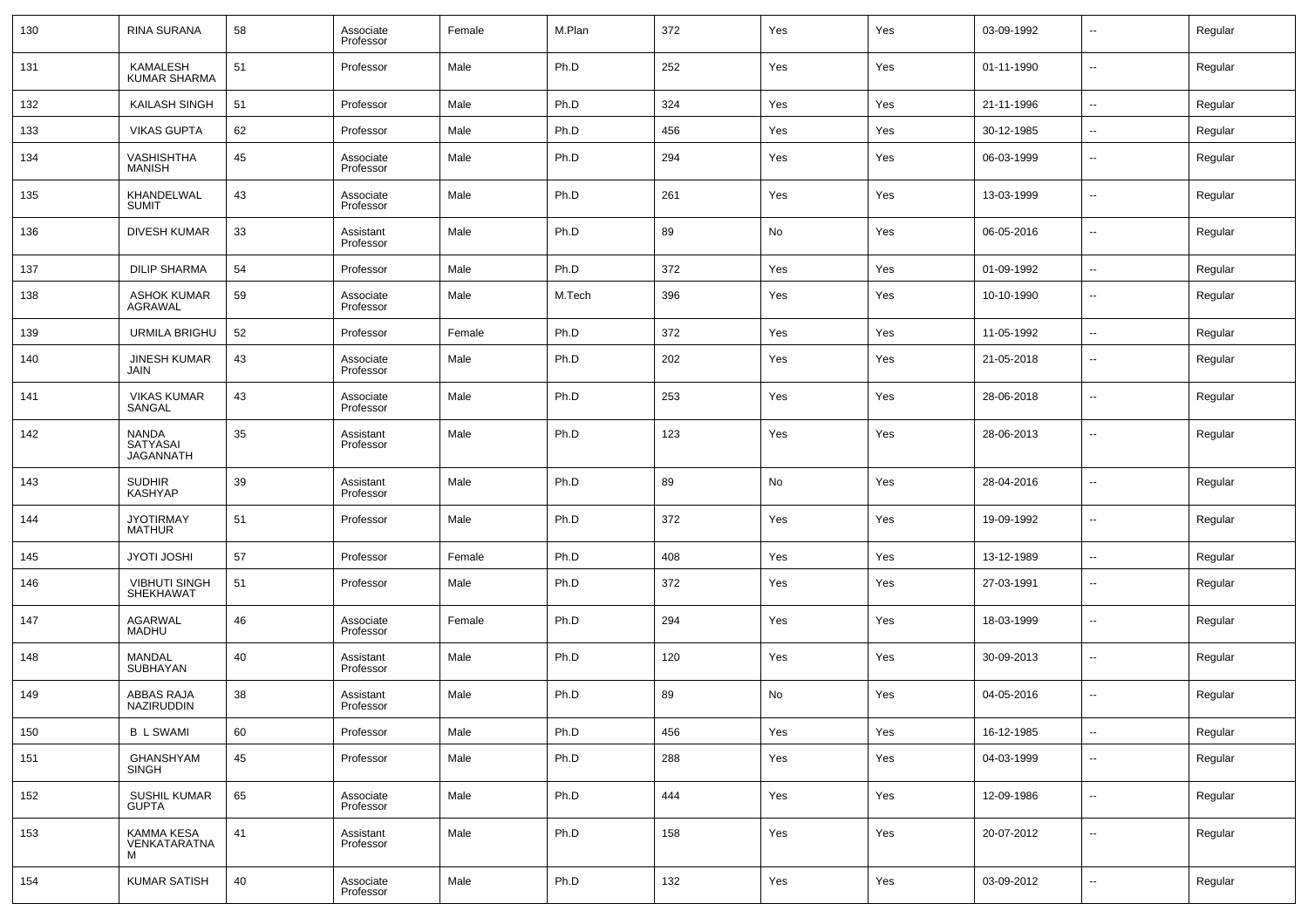| 155 | <b>REETA SINGH</b>                                 | 39 | Assistant<br>Professor | Male   | Ph.D    | 89  | No  | Yes | 02-05-2016 | $\overline{\phantom{a}}$ | Regular |
|-----|----------------------------------------------------|----|------------------------|--------|---------|-----|-----|-----|------------|--------------------------|---------|
| 156 | <b>HIMANSHU</b><br>CHAUDHARY                       | 53 | Associate<br>Professor | Male   | Ph.D    | 180 | Yes | Yes | 31-03-2008 | $\overline{\phantom{a}}$ | Regular |
| 157 | <b>VIJAY JANYANI</b>                               | 48 | Professor              | Male   | Ph.D    | 336 | Yes | Yes | 16-08-1995 | Щ,                       | Regular |
| 158 | MEENA<br><b>MAKKHAN LAL</b>                        | 40 | Associate<br>Professor | Male   | Ph.D    | 186 | Yes | Yes | 19-03-2008 | --                       | Regular |
| 159 | <b>MEHER</b><br><b>SUMANTA</b><br><b>KUMAR</b>     | 41 | Assistant<br>Professor | Male   | Ph.D    | 123 | Yes | Yes | 01-07-2013 | --                       | Regular |
| 160 | AKHILESH<br>NAUTIYAL                               | 38 | Assistant<br>Professor | Male   | Ph.D    | 89  | No  | Yes | 06-05-2016 | $\overline{\phantom{a}}$ | Regular |
| 161 | D<br><b>BOOLCHANDANI</b>                           | 53 | Professor              | Male   | Ph.D    | 396 | Yes | Yes | 15-11-1990 | $\overline{\phantom{a}}$ | Regular |
| 162 | <b>GIRDHARI</b><br><b>SINGH</b>                    | 51 | Associate<br>Professor | Male   | Ph.D    | 336 | Yes | Yes | 17-06-1995 | $\overline{\phantom{a}}$ | Regular |
| 163 | <b>T C GUPTA</b>                                   | 59 | Associate<br>Professor | Male   | Ph.D    | 404 | Yes | Yes | 09-01-1989 | $\overline{\phantom{a}}$ | Regular |
| 164 | PILLI EMMANUEL<br><b>SHUBHAKAR</b>                 | 45 | Associate<br>Professor | Male   | Ph.D    | 122 | Yes | Yes | 15-07-2013 | $\overline{\phantom{a}}$ | Regular |
| 165 | PIPRALIA SATISH                                    | 47 | Associate<br>Professor | Male   | Ph.D    | 294 | Yes | Yes | 06-03-1999 | $\overline{\phantom{a}}$ | Regular |
| 166 | <b>MANOJ KUMAR</b>                                 | 38 | Assistant<br>Professor | Male   | Ph.D    | 90  | No  | Yes | 08-04-2016 | $\overline{\phantom{a}}$ | Regular |
| 167 | <b>ALOK GUPTA</b>                                  | 62 | Professor              | Male   | Ph.D    | 396 | Yes | Yes | 25-08-1990 | $\overline{\phantom{a}}$ | Regular |
| 168 | <b>AJAY SINGH</b><br><b>JETHOO</b>                 | 58 | Associate<br>Professor | Male   | Ph.D    | 441 | Yes | Yes | 05-03-1999 | --                       | Regular |
| 169 | <b>SUJA GEORGE</b>                                 | 54 | Professor              | Female | Ph.D    | 324 | Yes | Yes | 25-10-1996 | $\overline{\phantom{a}}$ | Regular |
| 170 | MALI HARLAL<br>SINGH                               | 47 | Associate<br>Professor | Male   | Ph.D    | 158 | Yes | Yes | 16-07-2012 | ۰.                       | Regular |
| 171 | <b>VIPPARTHI</b><br><b>SANTOSH</b><br><b>KUMAR</b> | 35 | Assistant<br>Professor | Male   | Ph.D    | 120 | Yes | Yes | 10-10-2013 | --                       | Regular |
| 172 | <b>TARUSH</b><br>CHANDRA                           | 50 | Professor              | Male   | B. Arch | 324 | Yes | Yes | 08-01-1996 | --                       | Regular |
| 173 | AJAY PAL SINGH<br><b>RATHORE</b>                   | 59 | Professor              | Male   | Ph.D    | 468 | Yes | Yes | 22-10-1983 | --                       | Regular |
| 174 | <b>VINEET SAHULA</b>                               | 54 | Professor              | Male   | Ph.D    | 396 | Yes | Yes | 01-12-1990 | ۰.                       | Regular |
| 175 | SANJAY<br>MATHUR                                   | 54 | Professor              | Male   | Ph.D    | 372 | Yes | Yes | 06-07-1992 | Щ,                       | Regular |
| 176 | <b>VERMA KUSUM</b>                                 | 46 | Associate<br>Professor | Female | Ph.D    | 294 | Yes | Yes | 05-03-1999 | Щ,                       | Regular |
| 177 | NELAMARRI<br>SRINIVASA RAO                         | 37 | Assistant<br>Professor | Male   | Ph.D    | 132 | Yes | Yes | 25-07-2012 | Щ,                       | Regular |
| 178 | DINESH KUMAR<br>TYAGI                              | 41 | Assistant<br>Professor | Male   | M.Tech  | 122 | Yes | Yes | 25-07-2013 | н.                       | Regular |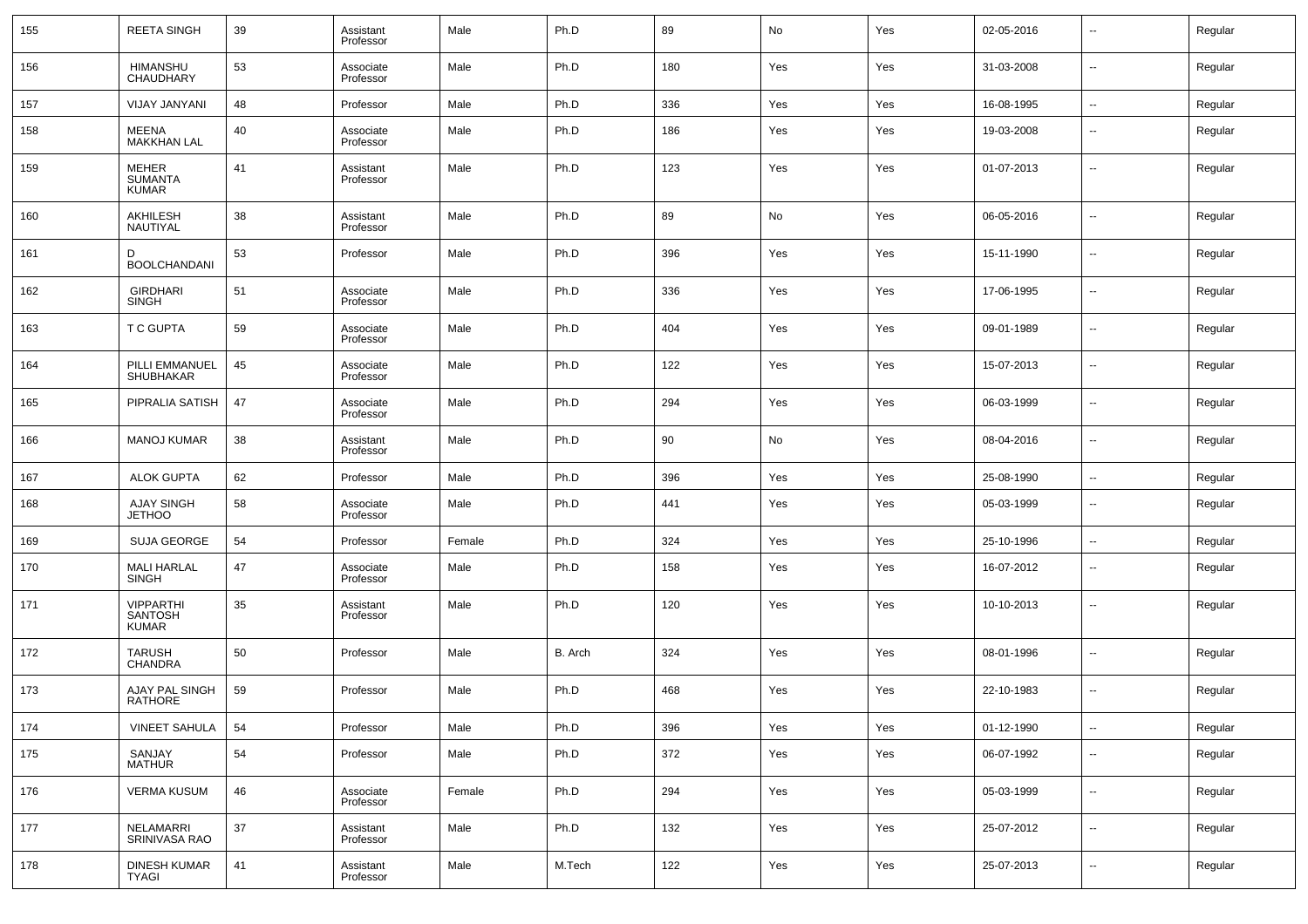| 179 | R C GUPTA                             | 59 | Professor              | Male   | Ph.D | 444 | Yes | Yes | 11-04-1986 | $\overline{\phantom{a}}$ | Regular |
|-----|---------------------------------------|----|------------------------|--------|------|-----|-----|-----|------------|--------------------------|---------|
| 180 | <b>GAUR ARUN</b>                      | 52 | Associate<br>Professor | Male   | Ph.D | 295 | Yes | Yes | 08-03-1999 | $\overline{\phantom{a}}$ | Regular |
| 181 | <b>GUPTA NITIN</b>                    | 42 | Assistant<br>Professor | Male   | Ph.D | 134 | Yes | Yes | 16-07-2012 | $\overline{\phantom{a}}$ | Regular |
| 182 | <b>MEENA YOGESH</b><br><b>KUMAR</b>   | 37 | Associate<br>Professor | Male   | Ph.D | 187 | Yes | Yes | 01-05-2008 | $\overline{\phantom{a}}$ | Regular |
| 183 | <b>MUKESH KUMAR</b>                   | 40 | Assistant<br>Professor | Male   | Ph.D | 135 | Yes | Yes | 02-07-2012 | $\overline{\phantom{a}}$ | Regular |
| 184 | <b>M K SHRIMALI</b>                   | 57 | Professor              | Male   | Ph.D | 396 | Yes | Yes | 06-02-1990 | $\overline{\phantom{a}}$ | Regular |
| 185 | LAVA<br><b>BHARGAVA</b>               | 53 | Professor              | Male   | Ph.D | 324 | Yes | Yes | 30-11-1996 | --                       | Regular |
| 186 | PATNAIK AMAR                          | 43 | Associate<br>Professor | Male   | Ph.D | 130 | Yes | Yes | 12-11-2012 | $\overline{\phantom{a}}$ | Regular |
| 187 | <b>RAJENDRA</b><br><b>KUMAR GOYAL</b> | 48 | Professor              | Male   | Ph.D | 298 | Yes | Yes | 24-05-2018 | $\overline{\phantom{a}}$ | Regular |
| 188 | <b>PUNIT KUMAR</b>                    | 45 | Professor              | Male   | Ph.D | 9   | No  | No  | 19-07-2018 | 05-03-2019               | Regular |
| 189 | <b>NIDHI SHARMA</b>                   | 46 | Assistant<br>Professor | Female | Ph.D | 33  | Yes | Yes | 15-02-2019 | $\overline{\phantom{a}}$ | Regular |
| 190 | <b>MANVIRI RANI</b>                   | 36 | Assistant<br>Professor | Female | Ph.D | 33  | Yes | Yes | 12-02-2019 | $\overline{\phantom{a}}$ | Regular |
| 191 | SANYAM<br><b>DANGAYACH</b>            | 40 | Assistant<br>Professor | Male   | Ph.D | 33  | Yes | Yes | 12-02-2019 | $\overline{\phantom{a}}$ | Regular |
| 192 | <b>NEHA</b><br>SHRIVASTAVA            | 42 | Assistant<br>Professor | Female | Ph.D | 34  | Yes | Yes | 12-02-2019 | $\overline{\phantom{a}}$ | Regular |
| 193 | NIRAJA<br>SARASWAT                    | 40 | Assistant<br>Professor | Male   | Ph.D | 34  | Yes | Yes | 12-02-2019 | $\overline{\phantom{a}}$ | Regular |
| 194 | PRIYANKA<br><b>SIHAG</b>              | 35 | Assistant<br>Professor | Female | Ph.D | 34  | Yes | Yes | 12-02-2019 | $\overline{\phantom{a}}$ | Regular |
| 195 | GIREENDRA<br><b>KUMAR</b>             | 33 | Assistant<br>Professor | Male   | Ph.D | 34  | Yes | Yes | 12-02-2019 | $\overline{\phantom{a}}$ | Regular |
| 196 | MEENA                                 | 40 | Assistant<br>Professor | Female | Ph.D | 34  | Yes | Yes | 12-02-2019 | $\overline{\phantom{a}}$ | Regular |
| 197 | <b>JYOTI GROVER</b>                   | 39 | Assistant<br>Professor | Female | Ph.D | 34  | Yes | Yes | 13-02-2019 | $\overline{\phantom{a}}$ | Regular |
| 198 | NIDHI BANSAL                          | 36 | Assistant<br>Professor | Female | Ph.D | 34  | Yes | Yes | 13-02-2019 | $\overline{\phantom{a}}$ | Regular |
| 199 | AKHILESH<br><b>MATHUR</b>             | 33 | Assistant<br>Professor | Male   | Ph.D | 34  | Yes | Yes | 15-02-2019 | $\overline{\phantom{a}}$ | Regular |
| 200 | <b>ANUP MALIK</b>                     | 28 | Assistant<br>Professor | Male   | Ph.D | 34  | Yes | Yes | 15-02-2019 | $\overline{\phantom{a}}$ | Regular |
| 201 | ANIRBAN DUTTA                         | 37 | Assistant<br>Professor | Male   | Ph.D | 34  | Yes | Yes | 18-02-2019 | ۰.                       | Regular |
| 202 | SARTHAK<br>SINGHAL                    | 32 | Assistant<br>Professor | Male   | Ph.D | 34  | Yes | Yes | 18-02-2019 | ۰.                       | Regular |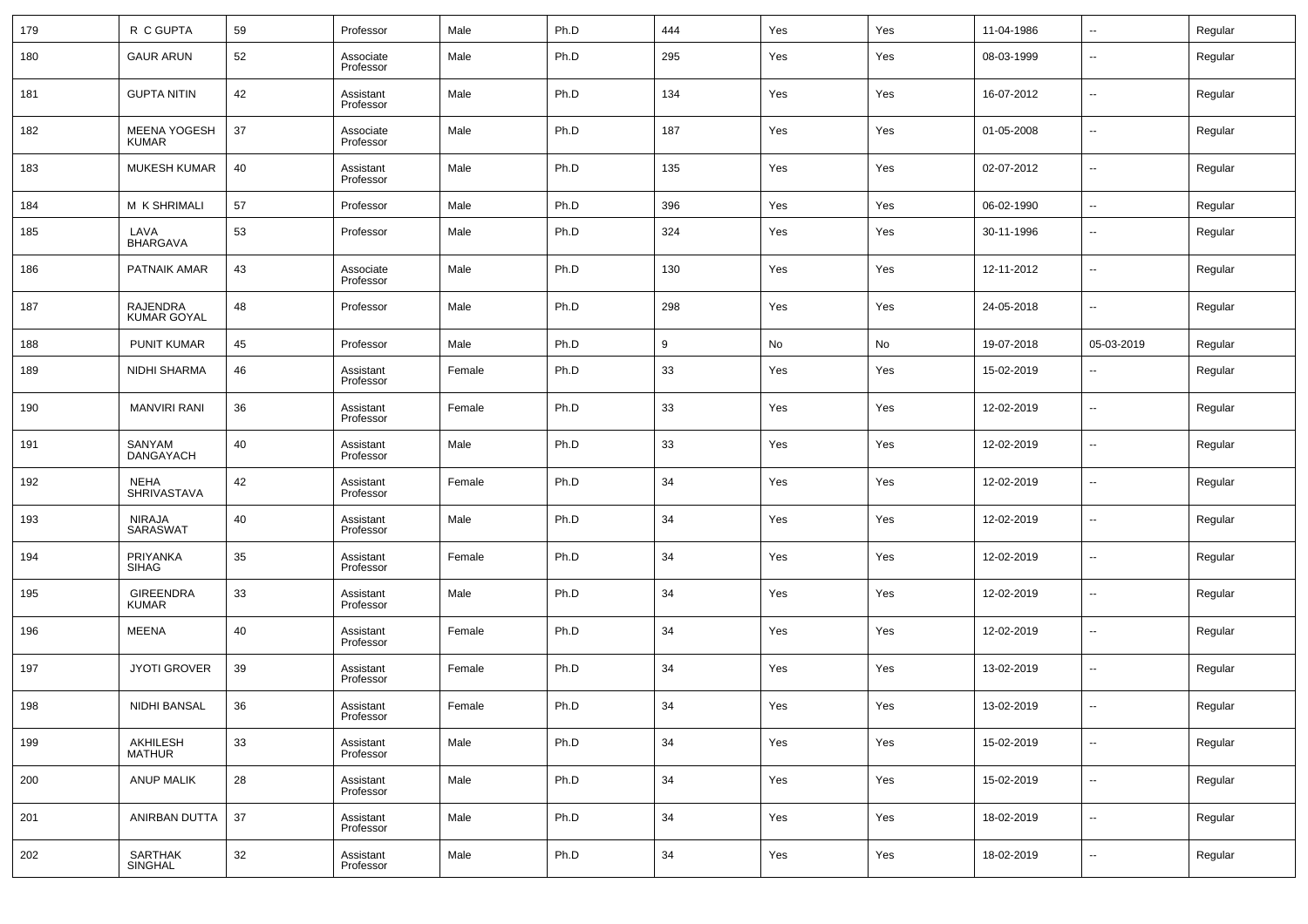| 203 | RAJNISH<br>DHIMAN                              | 38 | Assistant<br>Professor | Male   | Ph.D | 34 | Yes | Yes | 19-02-2019 | $\sim$                   | Regular               |
|-----|------------------------------------------------|----|------------------------|--------|------|----|-----|-----|------------|--------------------------|-----------------------|
| 204 | <b>SATYANDRA</b><br><b>SINGH</b><br>CHOUHAN    | 32 | Assistant<br>Professor | Male   | Ph.D | 34 | Yes | Yes | 20-02-2019 | $\overline{\phantom{a}}$ | Regular               |
| 205 | <b>KUSHAL</b><br><b>SHARMA</b>                 | 36 | Assistant<br>Professor | Male   | Ph.D | 34 | Yes | Yes | 20-02-2019 | ш,                       | Regular               |
| 206 | RAJENDRA<br><b>MITHARWAL</b>                   | 35 | Assistant<br>Professor | Male   | Ph.D | 34 | Yes | Yes | 20-02-2019 | ш,                       | Regular               |
| 207 | RAJENDRA<br><b>MITHARWAL</b>                   | 33 | Assistant<br>Professor | Female | Ph.D | 34 | Yes | Yes | 20-02-2019 | $\overline{\phantom{a}}$ | Regular               |
| 208 | SUNANDA<br><b>SINHA</b>                        | 34 | Assistant<br>Professor | Female | Ph.D | 34 | Yes | Yes | 20-02-2019 | ш,                       | Regular               |
| 209 | barun jana                                     | 37 | Assistant<br>Professor | Male   | Ph.D | 34 | Yes | Yes | 21-02-2019 | $\overline{\phantom{a}}$ | Regular               |
| 210 | bhavan<br>shrivastava                          | 43 | Assistant<br>Professor | Female | Ph.D | 33 | Yes | Yes | 27-02-2019 | ш,                       | Regular               |
| 211 | <b>NEETU KUMARI</b>                            | 33 | Assistant<br>Professor | Female | Ph.D | 33 | Yes | Yes | 28-02-2019 | $\overline{\phantom{a}}$ | Regular               |
| 212 | MAHIPAL<br><b>PRITHVISINH</b><br><b>JADEJA</b> | 29 | Assistant<br>Professor | Male   | Ph.D | 33 | Yes | Yes | 01-03-2019 | $\sim$                   | Regular               |
| 213 | RAHUL KUMAR<br><b>CHAURASIYA</b>               | 32 | Assistant<br>Professor | Male   | Ph.D | 33 | Yes | Yes | 05-03-2019 | --                       | Regular               |
| 214 | <b>DEBASISH</b><br><b>SARKAR</b>               | 34 | Assistant<br>Professor | Male   | Ph.D | 33 | Yes | Yes | 07-03-2019 | --                       | Regular               |
| 215 | ANEESH<br>PRABHAKAR                            | 33 | Assistant<br>Professor | Male   | Ph.D | 33 | Yes | Yes | 11-03-2019 | --                       | Regular               |
| 216 | PALPANDI K                                     | 31 | Assistant<br>Professor | Male   | Ph.D | 33 | Yes | Yes | 11-03-2019 | --                       | Regular               |
| 217 | <b>TAPAS BAJPAI</b>                            | 33 | Assistant<br>Professor | Male   | Ph.D | 33 | Yes | Yes | 12-03-2019 | --                       | Regular               |
| 218 | kuldeep singh                                  | 37 | Assistant<br>Professor | Male   | Ph.D | 33 | Yes | Yes | 13-03-2019 | --                       | Regular               |
| 219 | PANKAJ KUMAR<br><b>GUPTA</b>                   | 42 | Other                  | Male   | Ph.D | 33 | Yes | No  | 13-03-2019 | 31-08-2019               | Adhoc/<br>Contractual |
| 220 | <b>RAM DAYAL</b>                               | 41 | Assistant<br>Professor | Male   | Ph.D | 33 | Yes | Yes | 13-03-2019 | $\overline{\phantom{a}}$ | Regular               |
| 221 | bhagwati sharma                                | 35 | Assistant<br>Professor | Male   | Ph.D | 33 | Yes | Yes | 14-03-2019 | $\overline{\phantom{a}}$ | Regular               |
| 222 | <b>VINAY PRATAP</b><br>SINGH                   | 33 | Assistant<br>Professor | Male   | Ph.D | 33 | Yes | Yes | 14-03-2019 | ω,                       | Regular               |
| 223 | md oayes midda                                 | 34 | Assistant<br>Professor | Male   | Ph.D | 33 | Yes | Yes | 15-03-2019 | ц.                       | Regular               |
| 224 | <b>MENKA</b>                                   | 35 | Assistant<br>Professor | Female | Ph.D | 33 | Yes | Yes | 15-03-2019 | ω,                       | Regular               |
| 225 | YASH KUMAR<br>MITTAL                           | 31 | Assistant<br>Professor | Male   | Ph.D | 33 | Yes | Yes | 18-03-2019 | ٠.                       | Regular               |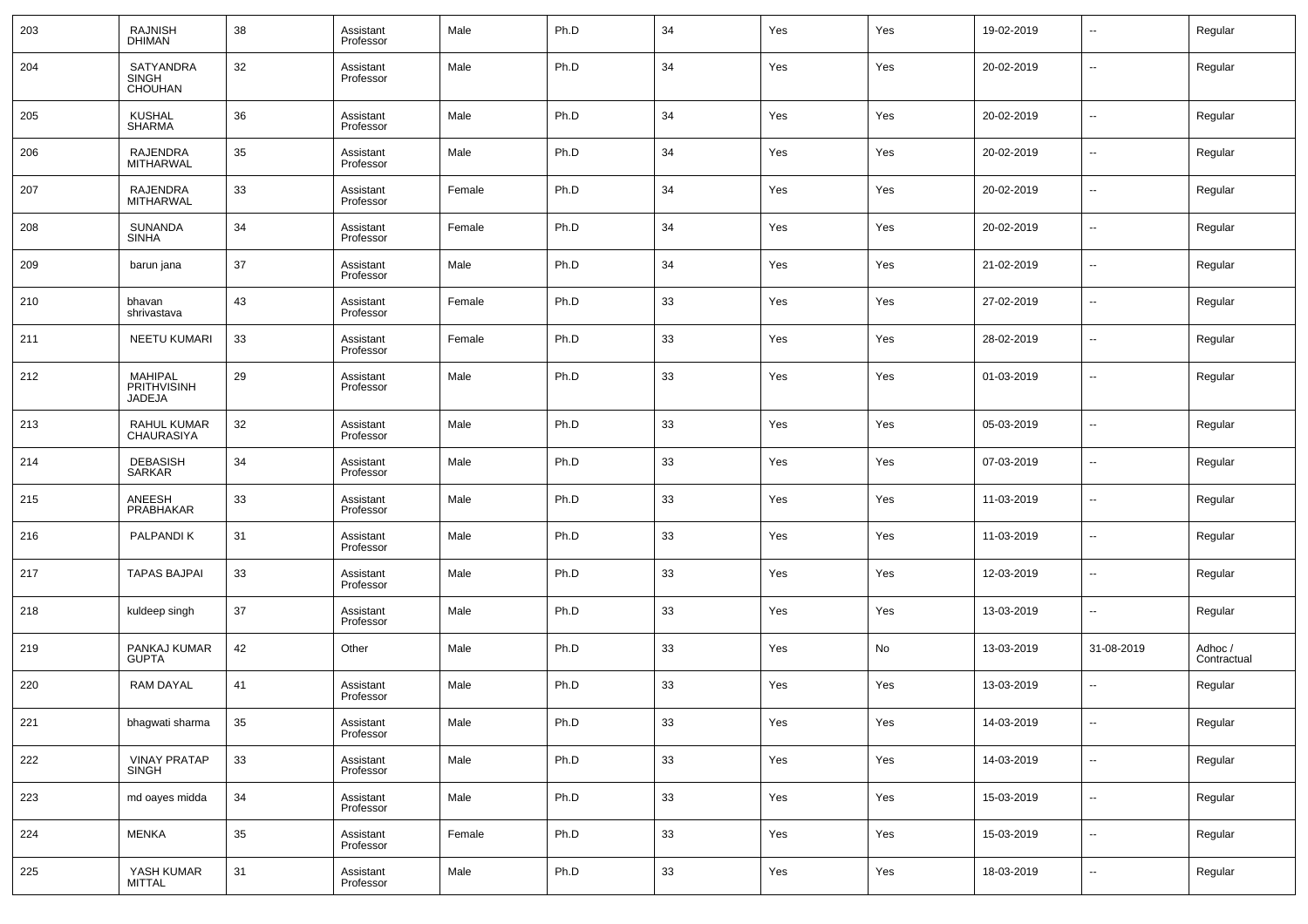| 226 | Om p<br>suthar                            | 36 | Assistant<br>Professor | Male   | Ph.D    | 32             | Yes | Yes | 19-03-2019 | $\overline{\phantom{a}}$ | Regular                |
|-----|-------------------------------------------|----|------------------------|--------|---------|----------------|-----|-----|------------|--------------------------|------------------------|
| 227 | <b>AMIT KUMAR</b>                         | 39 | Assistant<br>Professor | Male   | Ph.D    | 32             | Yes | Yes | 19-03-2019 | $\overline{\phantom{a}}$ | Regular                |
| 228 | <b>ROHIDAS</b><br>GANGARAM<br><b>BHOI</b> | 40 | Assistant<br>Professor | Male   | Ph.D    | 32             | Yes | Yes | 26-03-2019 | $\overline{\phantom{a}}$ | Regular                |
| 229 | SREEKUMAR<br>VADAKKE<br><b>MADAM</b>      | 41 | Assistant<br>Professor | Male   | Ph.D    | 32             | Yes | Yes | 29-03-2019 | $\sim$                   | Regular                |
| 230 | PARUL<br><b>MATHURIA</b>                  | 38 | Assistant<br>Professor | Female | Ph.D    | 32             | Yes | Yes | 15-04-2019 | $\overline{\phantom{a}}$ | Regular                |
| 231 | SONAL                                     | 33 | Assistant<br>Professor | Female | Ph.D    | 31             | Yes | Yes | 07-05-2019 | $\overline{\phantom{a}}$ | Regular                |
| 232 | <b>MANISH KUMAR</b>                       | 33 | Assistant<br>Professor | Male   | Ph.D    | 31             | Yes | Yes | 21-05-2019 | $\overline{\phantom{a}}$ | Regular                |
| 233 | <b>DEEPAK BHARTI</b>                      | 31 | Assistant<br>Professor | Male   | Ph.D    | 30             | Yes | Yes | 22-05-2019 | $\overline{\phantom{a}}$ | Regular                |
| 234 | <b>NISHA VERMA</b>                        | 40 | Assistant<br>Professor | Female | Ph.D    | 30             | Yes | Yes | 27-05-2019 | $\overline{\phantom{a}}$ | Regular                |
| 235 | <b>JYOTIRMAYA</b><br><b>KAR</b>           | 34 | Assistant<br>Professor | Male   | Ph.D    | 30             | Yes | Yes | 27-05-2019 | $\overline{\phantom{a}}$ | Regular                |
| 236 | <b>AMIT ARORA</b>                         | 40 | Assistant<br>Professor | Male   | Ph.D    | 30             | Yes | Yes | 28-05-2019 | $\overline{\phantom{a}}$ | Regular                |
| 237 | SATISH SHARMA                             | 34 | Assistant<br>Professor | Male   | Ph.D    | 29             | Yes | Yes | 03-07-2019 | $\overline{\phantom{a}}$ | Regular                |
| 238 | <b>GAURAV KUMAR</b>                       | 35 | Assistant<br>Professor | Male   | Ph.D    | $\mathbf{3}$   | Yes | No  | 31-05-2019 | 31-07-2019               | Regular                |
| 239 | SATYANARAYAN<br><b>PATEL</b>              | 30 | Assistant<br>Professor | Male   | Ph.D    | $\overline{7}$ | Yes | No  | 27-05-2019 | 15-11-2019               | Regular                |
| 240 | <b>SWATI SHARMA</b>                       | 41 | Assistant<br>Professor | Female | Ph.D    | 42             | Yes | Yes | 04-06-2019 | $\overline{\phantom{a}}$ | Regular                |
| 241 | <b>MANISH</b><br><b>SHARMA</b>            | 31 | Other                  | Male   | M.Arch. | 41             | Yes | Yes | 20-07-2016 | $\overline{\phantom{a}}$ | Adhoc /<br>Contractual |
| 242 | <b>ANKIT KASHMIRI</b><br><b>GUPTA</b>     | 30 | Assistant<br>Professor | Male   | M.Arch. | 41             | Yes | Yes | 20-07-2016 | $\overline{\phantom{a}}$ | Adhoc /<br>Contractual |
| 243 | <b>MONIKA YADAV</b>                       | 31 | Other                  | Female | M.Tech  | 41             | Yes | Yes | 20-07-2016 | $\overline{\phantom{a}}$ | Adhoc /<br>Contractual |
| 244 | SOMYA<br>MAHLAWAT                         | 29 | Assistant<br>Professor | Female | M.Arch. | $17\,$         | Yes | Yes | 19-07-2018 | $\overline{\phantom{a}}$ | Adhoc /<br>Contractual |
| 245 | RAUNAK<br>PRASAD                          | 28 | Assistant<br>Professor | Male   | M.Arch. | 17             | Yes | Yes | 19-07-2018 | $\sim$                   | Adhoc /<br>Contractual |
| 246 | <b>RICHA</b><br><b>JAGATRAMKA</b>         | 28 | Assistant<br>Professor | Female | M.Arch. | 17             | Yes | Yes | 19-07-2018 | $\overline{\phantom{a}}$ | Adhoc /<br>Contractual |
| 247 | PREETI JAISWAL                            | 28 | Assistant<br>Professor | Female | M.Arch. | 29             | Yes | Yes | 21-07-2017 | $\sim$                   | Adhoc /<br>Contractual |
| 248 | JYOTI YADAV                               | 28 | Other                  | Female | M.Arch. | 17             | Yes | Yes | 19-07-2018 | $\overline{\phantom{a}}$ | Adhoc /<br>Contractual |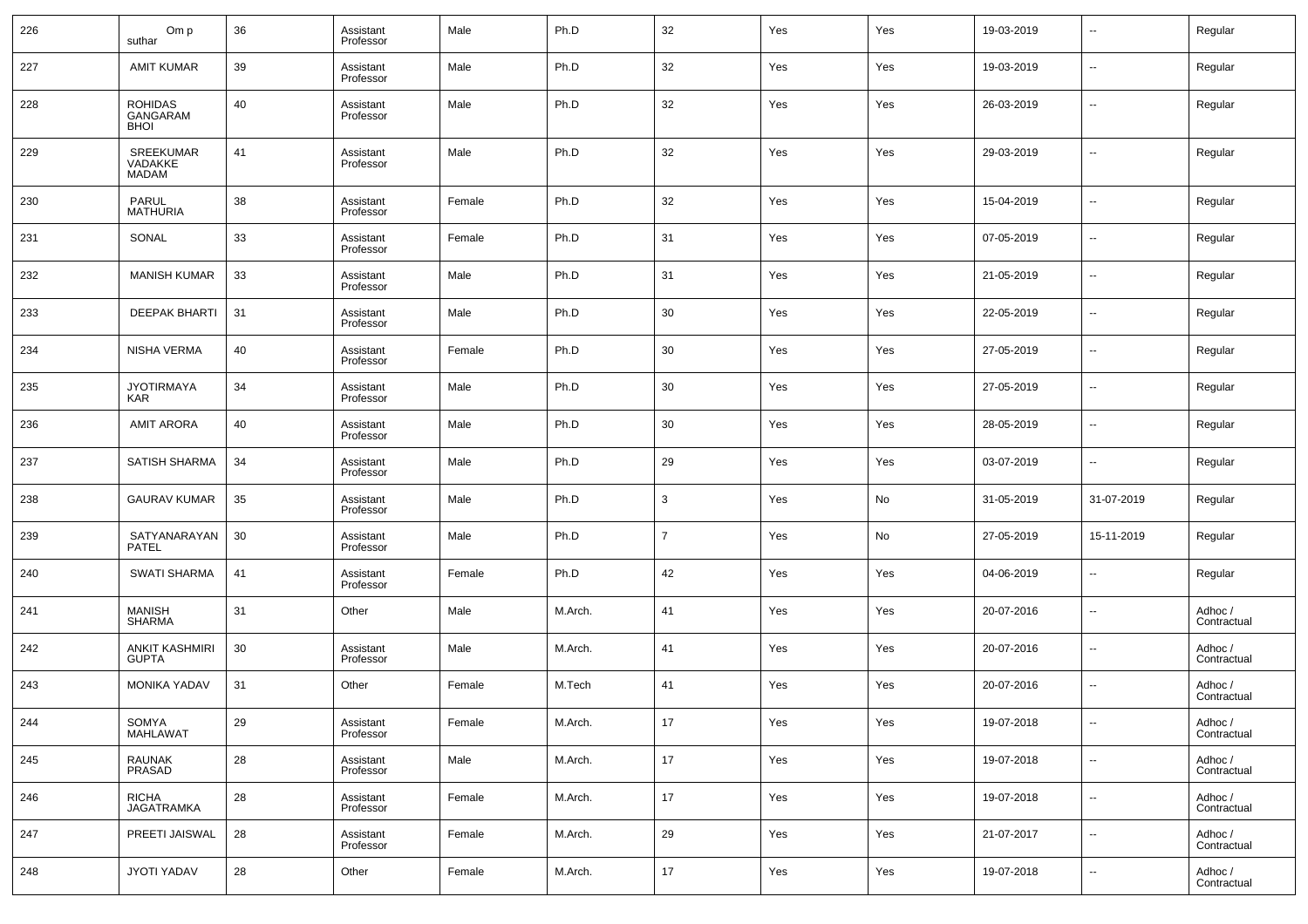| 249 | <b>PRATEEK</b><br><b>SRIVASTAVA</b>     | 30 | Assistant<br>Professor | Male   | M.Tech | 65     | Yes | No  | 19-07-2014 | 24-03-2019               | Adhoc /<br>Contractual |
|-----|-----------------------------------------|----|------------------------|--------|--------|--------|-----|-----|------------|--------------------------|------------------------|
| 250 | <b>MAYANK VYAS</b>                      | 38 | Other                  | Male   | M.Tech | 41     | Yes | Yes | 22-07-2016 | $\overline{\phantom{a}}$ | Adhoc /<br>Contractual |
| 251 | SHITANSHU<br>SAPRE                      | 34 | Assistant<br>Professor | Male   | M.Tech | 48     | Yes | Yes | 05-01-2016 | $\overline{\phantom{a}}$ | Adhoc /<br>Contractual |
| 252 | AVINASH KUMAR                           | 31 | Assistant<br>Professor | Male   | M.Tech | 48     | Yes | Yes | 05-01-2016 | $\overline{\phantom{a}}$ | Adhoc /<br>Contractual |
| 253 | <b>VIJAY SINGH</b>                      | 30 | Assistant<br>Professor | Male   | M.Tech | 17     | Yes | Yes | 19-07-2018 | $\overline{\phantom{a}}$ | Adhoc /<br>Contractual |
| 254 | <b>FALTI TEOTIA</b>                     | 29 | Other                  | Male   | M.Tech | 60     | Yes | Yes | 08-01-2016 | $\overline{\phantom{a}}$ | Adhoc /<br>Contractual |
| 255 | <b>KUNWAR</b><br><b>PARITOSH</b>        | 29 | Assistant<br>Professor | Male   | M.Tech | 41     | Yes | Yes | 20-07-2017 | $\overline{\phantom{a}}$ | Adhoc /<br>Contractual |
| 256 | <b>MONIKA</b><br><b>AGRAWAL</b>         | 28 | Assistant<br>Professor | Female | M.Tech | 17     | Yes | Yes | 19-07-2018 | $\overline{\phantom{a}}$ | Adhoc /<br>Contractual |
| 257 | PRIYAM                                  | 30 | Assistant<br>Professor | Male   | M.Tech | 53     | Yes | Yes | 16-07-2015 | $\overline{\phantom{a}}$ | Adhoc /<br>Contractual |
| 258 | <b>RAKESH</b><br><b>BAGHEL</b>          | 29 | Assistant<br>Professor | Male   | M.Tech | 65     | Yes | No  | 19-07-2014 | 30-05-2019               | Adhoc /<br>Contractual |
| 259 | RENU                                    | 28 | Assistant<br>Professor | Female | M.Tech | 65     | Yes | No  | 19-07-2014 | 30-05-2019               | Adhoc /<br>Contractual |
| 260 | GAURAV<br><b>KATARIA</b>                | 29 | Other                  | Male   | M.Tech | 72     | Yes | No  | 06-01-2015 | 04-07-2019               | Adhoc /<br>Contractual |
| 261 | <b>SWATI DUBEY</b>                      | 29 | Other                  | Female | M.Tech | 53     | Yes | No  | 16-07-2015 | 12-07-2019               | Adhoc /<br>Contractual |
| 262 | PRERANA<br><b>SIKARWAR</b>              | 33 | Other                  | Female | M.Tech | 60     | Yes | No  | 05-01-2016 | 14-08-2019               | Adhoc /<br>Contractual |
| 263 | SHIVENDU                                | 33 | Other                  | Male   | M.Tech | 65     | Yes | No  | 19-07-2014 | 14-08-2019               | Adhoc /<br>Contractual |
| 264 | <b>JITENDRA</b><br><b>CARPENTER</b>     | 30 | Other                  | Male   | M.Tech | 72     | Yes | No  | 06-01-2015 | 01-11-2019               | Adhoc /<br>Contractual |
| 265 | <b>TARUN KUMAR</b><br><b>CHATURVEDI</b> | 33 | Assistant<br>Professor | Male   | M.Tech | 41     | Yes | Yes | 20-07-2017 | $\overline{\phantom{a}}$ | Adhoc /<br>Contractual |
| 266 | PAPPU KUMAR<br><b>BURNWAL</b>           | 37 | Assistant<br>Professor | Male   | M.Tech | 29     | Yes | Yes | 19-07-2018 | $\overline{\phantom{a}}$ | Adhoc /<br>Contractual |
| 267 | <b>JYOTI KATIYAR</b>                    | 33 | Assistant<br>Professor | Female | M.Tech | 29     | Yes | Yes | 20-07-2018 | $\overline{\phantom{a}}$ | Adhoc /<br>Contractual |
| 268 | <b>SHIVALI ARORA</b>                    | 32 | Other                  | Female | M.Tech | 53     | Yes | Yes | 19-07-2016 | ۰.                       | Adhoc /<br>Contractual |
| 269 | LOKESH KUMAR                            | 32 | Assistant<br>Professor | Male   | M.Tech | 60     | Yes | Yes | 05-01-2016 | $\overline{\phantom{a}}$ | Adhoc /<br>Contractual |
| 270 | SUDHANSHU<br><b>SINGH</b>               | 32 | Assistant<br>Professor | Male   | M.Tech | 60     | Yes | Yes | 05-01-2016 | ۰.                       | Adhoc /<br>Contractual |
| 271 | PRIYA PAL                               | 31 | Assistant<br>Professor | Female | M.Tech | $77\,$ | Yes | Yes | 22-07-2014 | ۰.                       | Adhoc /<br>Contractual |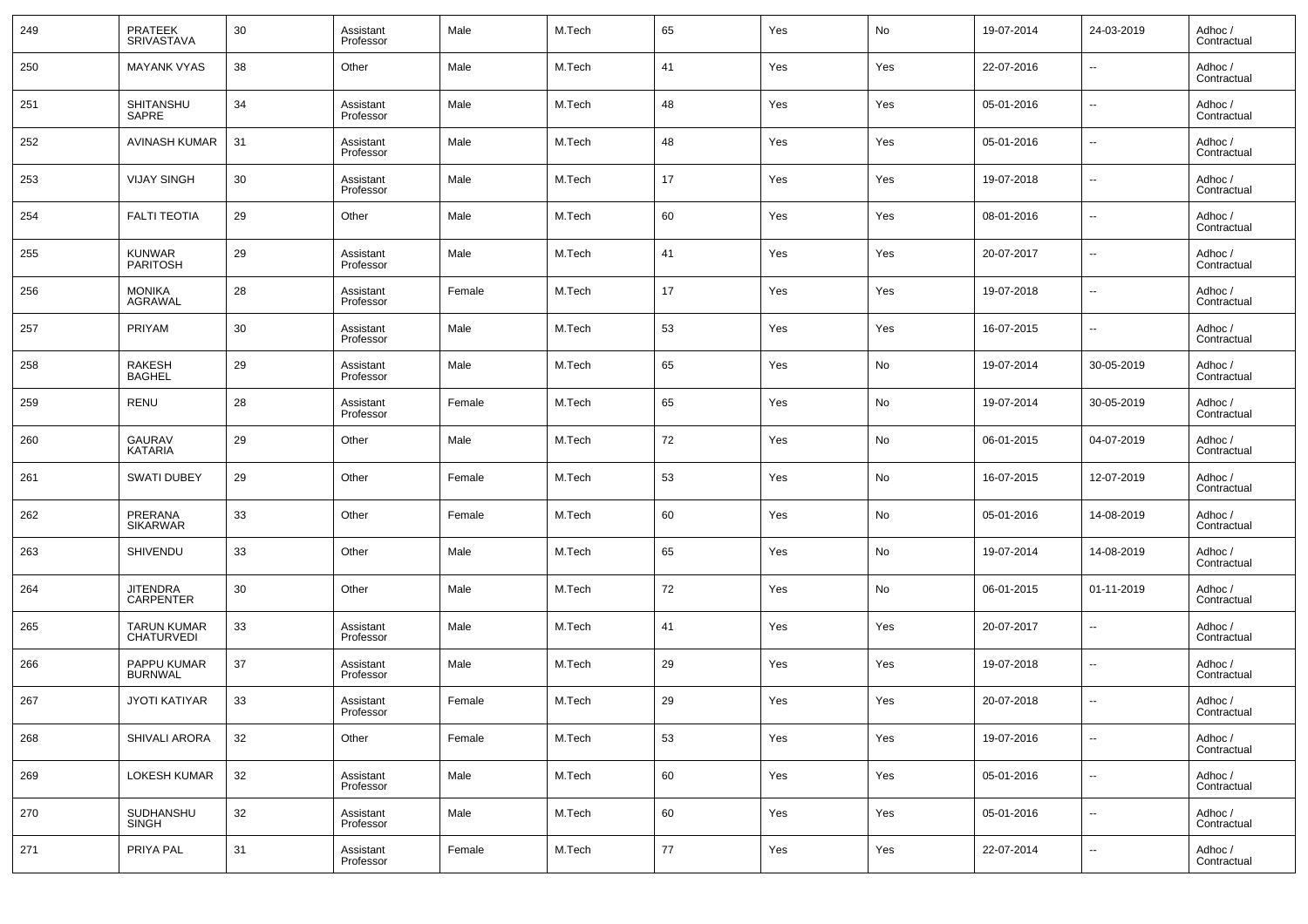| 272 | <b>ROHITASH</b><br><b>KUMAR</b>          | 31 | Other                  | Male   | M.Tech | 53 | Yes | Yes | 20-07-2016 | $\overline{\phantom{a}}$ | Adhoc /<br>Contractual |
|-----|------------------------------------------|----|------------------------|--------|--------|----|-----|-----|------------|--------------------------|------------------------|
| 273 | <b>ANJALI AWASTHI</b>                    | 30 | Assistant<br>Professor | Female | Ph.D   | 53 | Yes | Yes | 20-07-2017 | $\overline{\phantom{a}}$ | Adhoc /<br>Contractual |
| 274 | ANJU GUPTA                               | 30 | Assistant<br>Professor | Female | Ph.D   | 29 | Yes | Yes | 19-07-2018 | $\overline{\phantom{a}}$ | Adhoc /<br>Contractual |
| 275 | <b>MEENAKSHI</b><br>YADAV                | 29 | Assistant<br>Professor | Female | Ph.D   | 29 | Yes | Yes | 19-07-2018 | $\overline{\phantom{a}}$ | Adhoc /<br>Contractual |
| 276 | <b>KALPANA</b><br><b>PATIDAR</b>         | 28 | Other                  | Female | Ph.D   | 48 | Yes | Yes | 05-01-2017 | $\overline{\phantom{a}}$ | Adhoc /<br>Contractual |
| 277 | <b>RITU</b><br><b>CHAUDHARY</b>          | 26 | Assistant<br>Professor | Female | Ph.D   | 29 | Yes | Yes | 19-07-2018 | $\overline{\phantom{a}}$ | Adhoc /<br>Contractual |
| 278 | <b>KARISHMA</b><br>MAHESHWARI            | 25 | Assistant<br>Professor | Female | Ph.D   | 29 | Yes | Yes | 20-07-2018 | $\overline{\phantom{a}}$ | Adhoc /<br>Contractual |
| 279 | <b>RUCHIKA</b><br><b>SHARMA</b>          | 32 | Other                  | Female | Ph.D   | 53 | Yes | Yes | 22-07-2016 | $\overline{\phantom{a}}$ | Adhoc /<br>Contractual |
| 280 | <b>MANOJ KUMAR</b>                       | 28 | Other                  | Male   | Ph.D   | 48 | Yes | Yes | 05-01-2017 | $\overline{\phantom{a}}$ | Adhoc /<br>Contractual |
| 281 | <b>SAPTARSHI</b><br><b>SARKAR</b>        | 27 | Other                  | Male   | Ph.D   | 53 | Yes | Yes | 22-07-2016 | $\overline{\phantom{a}}$ | Adhoc /<br>Contractual |
| 282 | <b>SUBHASISH</b><br><b>MALLICK</b>       | 27 | Other                  | Male   | Ph.D   | 53 | Yes | Yes | 22-07-2016 | $\overline{\phantom{a}}$ | Adhoc /<br>Contractual |
| 283 | <b>AMIT KUMAR</b>                        | 26 | Assistant<br>Professor | Male   | Ph.D   | 29 | Yes | Yes | 19-07-2018 | $\overline{\phantom{a}}$ | Adhoc /<br>Contractual |
| 284 | <b>JAIDEV KAUSHIK</b>                    | 25 | Assistant<br>Professor | Male   | Ph.D   | 29 | Yes | Yes | 19-07-2018 | $\overline{\phantom{a}}$ | Adhoc /<br>Contractual |
| 285 | <b>CHARU SHARMA</b>                      | 25 | Assistant<br>Professor | Female | Ph.D   | 29 | Yes | Yes | 19-07-2018 | $\overline{\phantom{a}}$ | Adhoc /<br>Contractual |
| 286 | SIDDHANT<br><b>SRIVASTAV</b>             | 25 | Assistant<br>Professor | Male   | Ph.D   | 29 | Yes | Yes | 19-07-2018 | $\overline{\phantom{a}}$ | Adhoc /<br>Contractual |
| 287 | <b>BINOD KUMAR</b><br><b>ORAM</b>        | 25 | Assistant<br>Professor | Male   | Ph.D   | 29 | Yes | Yes | 19-07-2018 | $\overline{\phantom{a}}$ | Adhoc /<br>Contractual |
| 288 | PRADEEP<br><b>KUMAR GAUTAM</b>           | 32 | Assistant<br>Professor | Male   | Ph.D   | 77 | Yes | No  | 19-07-2014 | 08-01-2019               | Adhoc /<br>Contractual |
| 289 | ANKITA SAXENA                            | 28 | Assistant<br>Professor | Female | Ph.D   | 65 | Yes | No  | 16-07-2015 | 11-01-2019               | Adhoc /<br>Contractual |
| 290 | <b>KUNAL</b>                             | 29 | Assistant<br>Professor | Male   | Ph.D   | 65 | Yes | No  | 16-07-2015 | 26-02-2019               | Adhoc /<br>Contractual |
| 291 | <b>SYED AHMED</b><br>KABEER KI           | 29 | Assistant<br>Professor | Male   | Ph.D   | 65 | Yes | No  | 06-01-2015 | 16-03-2019               | Adhoc /<br>Contractual |
| 292 | HARSHWARDHA<br>N SINGH<br>CHOUHAN        | 30 | Other                  | Male   | Ph.D   | 60 | Yes | No  | 07-01-2016 | 11-11-2019               | Adhoc /<br>Contractual |
| 293 | <b>KUSUM</b><br><b>RATHORE</b>           | 38 | Assistant<br>Professor | Female | Ph.D   | 42 | Yes | Yes | 20-07-2017 | $\overline{\phantom{a}}$ | Adhoc /<br>Contractual |
| 294 | <b>HANSA DEVI</b><br><b>SINGH RAJPUT</b> | 36 | Assistant<br>Professor | Female | Ph.D   | 60 | Yes | Yes | 12-01-2016 | ۰.                       | Adhoc /<br>Contractual |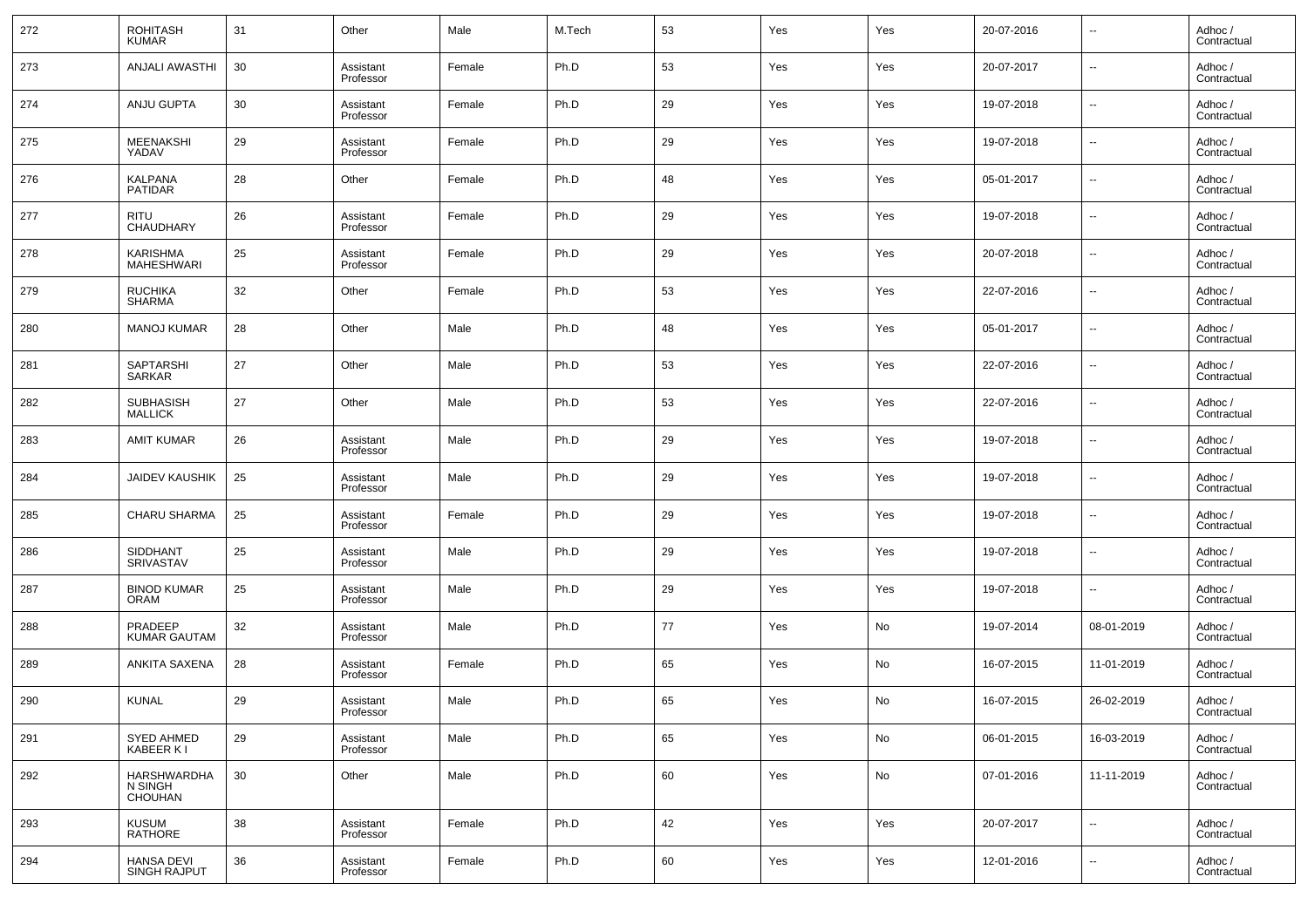| 295 | POOJA JAIN                              | 34 | Assistant<br>Professor | Female | Ph.D   | 65           | Yes | Yes | 17-07-2015 | $\overline{\phantom{a}}$ | Adhoc /<br>Contractual |
|-----|-----------------------------------------|----|------------------------|--------|--------|--------------|-----|-----|------------|--------------------------|------------------------|
| 296 | <b>SANTOSH</b><br><b>KUMAR</b>          | 34 | Assistant<br>Professor | Male   | Ph.D   | 41           | Yes | Yes | 20-07-2017 | $\overline{\phantom{a}}$ | Adhoc /<br>Contractual |
| 297 | SANDEEP SINGH<br>SHEKHAWAT              | 34 | Other                  | Male   | Ph.D   | 48           | Yes | Yes | 05-01-2017 | $\overline{\phantom{a}}$ | Adhoc /<br>Contractual |
| 298 | <b>GYANENDRA</b><br><b>KUMAR</b>        | 34 | Assistant<br>Professor | Male   | Ph.D   | 41           | Yes | Yes | 20-07-2017 | $\overline{\phantom{a}}$ | Adhoc /<br>Contractual |
| 299 | <b>PRIYAMITRA</b><br><b>MUNOTH</b>      | 33 | Other                  | Male   | M.Tech | 72           | Yes | Yes | 06-01-2015 | $\overline{\phantom{a}}$ | Adhoc /<br>Contractual |
| 300 | <b>VISHAL SINGHAL</b>                   | 33 | Other                  | Male   | Ph.D   | 41           | Yes | Yes | 21-07-2016 | $\overline{\phantom{a}}$ | Adhoc /<br>Contractual |
| 301 | <b>AJAY KUMAR</b><br><b>MANDRAWALIA</b> | 33 | Other                  | Male   | Ph.D   | 48           | Yes | Yes | 05-01-2017 | $\overline{\phantom{a}}$ | Adhoc /<br>Contractual |
| 302 | <b>PRACHI</b><br>KUSHWAHA               | 31 | Assistant<br>Professor | Female | Ph.D   | 65           | Yes | Yes | 16-07-2015 | $\overline{\phantom{a}}$ | Adhoc /<br>Contractual |
| 303 | <b>SHASHANK</b><br><b>SRIVASTAVA</b>    | 31 | Assistant<br>Professor | Male   | Ph.D   | 41           | Yes | Yes | 20-07-2017 | $\overline{\phantom{a}}$ | Adhoc /<br>Contractual |
| 304 | <b>ROHIT</b>                            | 31 | Other                  | Male   | Ph.D   | 41           | Yes | Yes | 20-07-2017 | $\overline{\phantom{a}}$ | Adhoc /<br>Contractual |
| 305 | <b>JYOTI LODHA</b>                      | 31 | Other                  | Female | M.Tech | $\mathbf{1}$ | Yes | Yes | 20-07-2017 | $\overline{\phantom{a}}$ | Adhoc /<br>Contractual |
| 306 | <b>PRARTHITA</b><br>BASU                | 30 | Other                  | Female | M.Tech | 48           | Yes | Yes | 05-01-2017 | $\overline{\phantom{a}}$ | Adhoc /<br>Contractual |
| 307 | ARIGELA<br>SURENDRANATH                 | 30 | Other                  | Male   | M.Tech | 48           | Yes | Yes | 06-01-2017 | $\overline{\phantom{a}}$ | Adhoc /<br>Contractual |
| 308 | <b>KUL VAIBHAV</b><br>SHARMA            | 29 | Other                  | Male   | M.Tech | 60           | Yes | Yes | 08-01-2016 | $\overline{\phantom{a}}$ | Adhoc /<br>Contractual |
| 309 | <b>LALIT KUMAR</b><br><b>GUPTA</b>      | 29 | Other                  | Male   | M.Tech | 48           | Yes | No  | 16-07-2015 | 06-01-2020               | Adhoc /<br>Contractual |
| 310 | KHUSHBU PARIK                           | 29 | Other                  | Female | M.Tech | 48           | Yes | Yes | 06-01-2017 | $\overline{\phantom{a}}$ | Adhoc /<br>Contractual |
| 311 | <b>DEEPAK KUMAR</b><br><b>PRAJAPAT</b>  | 29 | Other                  | Male   | M.Tech | 65           | Yes | Yes | 16-07-2015 | $\overline{\phantom{a}}$ | Adhoc /<br>Contractual |
| 312 | KANIKA SAXENA                           | 28 | Other                  | Female | M.Tech | 53           | Yes | Yes | 21-07-2016 | $\overline{\phantom{a}}$ | Adhoc /<br>Contractual |
| 313 | <b>JERRIPOTU</b><br>GOPALA RAO          | 28 | Other                  | Male   | M.Tech | 53           | Yes | Yes | 21-07-2016 | $\overline{\phantom{a}}$ | Adhoc /<br>Contractual |
| 314 | ARJITA SAXENA                           | 28 | Other                  | Female | M.Tech | 60           | Yes | Yes | 06-01-2017 | $\overline{\phantom{a}}$ | Adhoc /<br>Contractual |
| 315 | POONAM<br>SHEKHAWAT                     | 27 | Other                  | Female | M.Tech | 36           | Yes | Yes | 05-01-2017 | $\overline{\phantom{a}}$ | Adhoc /<br>Contractual |
| 316 | LILESH GAUTAM                           | 27 | Other                  | Male   | M.Tech | 41           | Yes | Yes | 20-07-2017 | $\overline{\phantom{a}}$ | Adhoc /<br>Contractual |
| 317 | CHOUDHARY<br><b>SUMIT MUKUND</b>        | 27 | Other                  | Male   | M.Tech | 53           | Yes | Yes | 21-07-2016 | ۰.                       | Adhoc /<br>Contractual |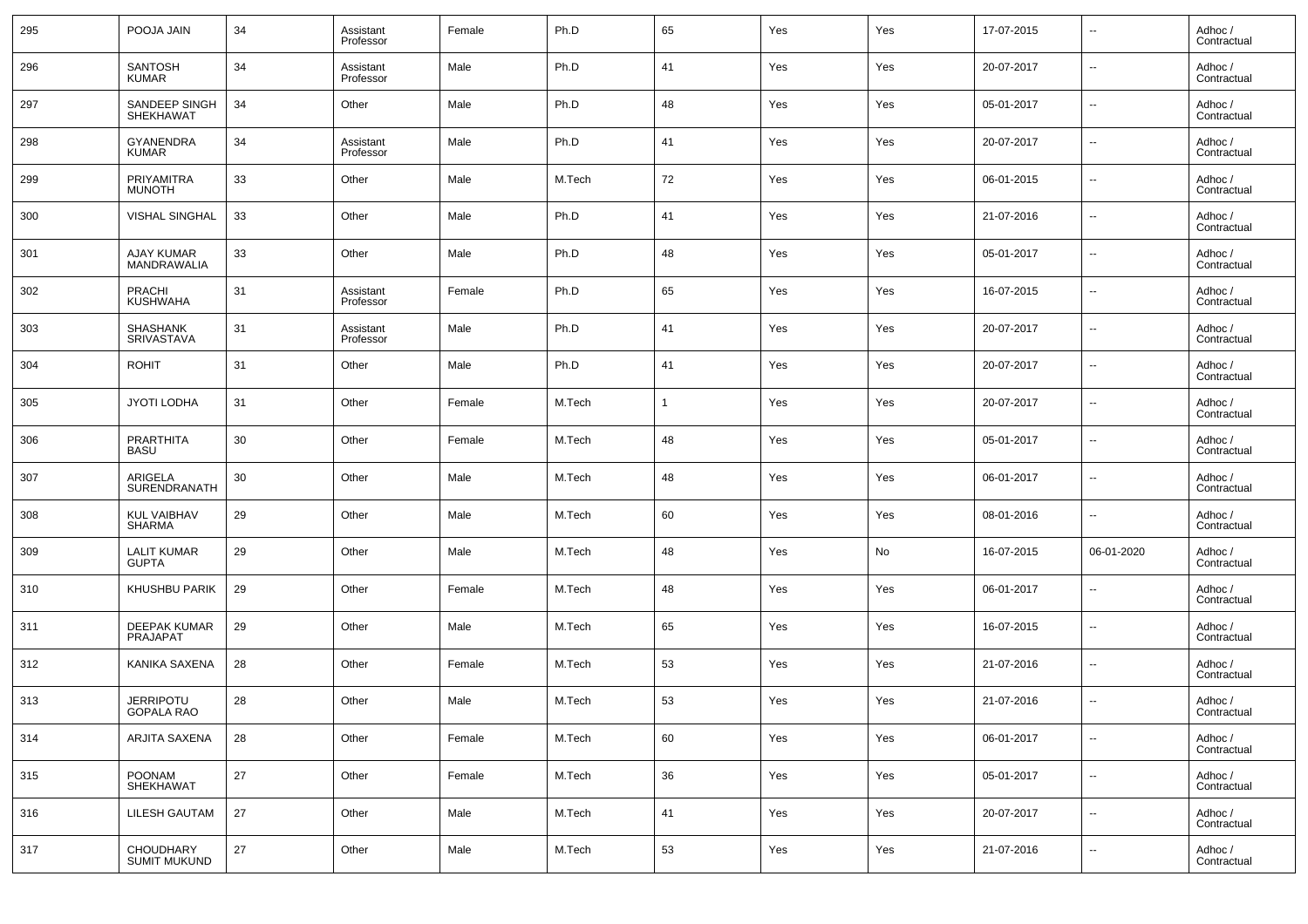| 318 | <b>ABHISHEK JAIN</b>                | 27 | Other | Male   | M.Tech | 36 | Yes | Yes | 05-01-2017 | $\overline{\phantom{a}}$ | Adhoc /<br>Contractual |
|-----|-------------------------------------|----|-------|--------|--------|----|-----|-----|------------|--------------------------|------------------------|
| 319 | RAKESH<br>CHOUDHARY                 | 26 | Other | Male   | M.Tech | 36 | Yes | Yes | 06-01-2017 | $\overline{\phantom{a}}$ | Adhoc /<br>Contractual |
| 320 | <b>AJAY NEHRA</b>                   | 33 | Other | Male   | M.Tech | 43 | Yes | No  | 07-01-2015 | 08-07-2019               | Adhoc /<br>Contractual |
| 321 | MITHLESH ARYA                       | 37 | Other | Male   | M.Tech | 65 | Yes | Yes | 16-07-2015 | $\overline{\phantom{a}}$ | Adhoc /<br>Contractual |
| 322 | MANISHA<br>SAMANTA                  | 36 | Other | Female | M.Tech | 60 | Yes | Yes | 08-01-2016 | $\overline{\phantom{a}}$ | Adhoc /<br>Contractual |
| 323 | <b>MOHIT KUMAR</b><br><b>SINGH</b>  | 34 | Other | Male   | M.Tech | 41 | Yes | Yes | 20-07-2017 | $\overline{\phantom{a}}$ | Adhoc /<br>Contractual |
| 324 | VIRENDRA<br>KUMAR<br><b>MEGHWAL</b> | 33 | Other | Male   | M.Tech | 29 | Yes | Yes | 19-07-2018 | $\overline{\phantom{a}}$ | Adhoc /<br>Contractual |
| 325 | <b>JITENDRA</b><br>GOYAL            | 32 | Other | Male   | M.Tech | 29 | Yes | Yes | 19-07-2018 | $\sim$                   | Adhoc /<br>Contractual |
| 326 | <b>SACHIN DUBE</b>                  | 31 | Other | Male   | M.Tech | 41 | Yes | Yes | 21-07-2017 | --                       | Adhoc /<br>Contractual |
| 327 | <b>RITU SHARMA</b>                  | 30 | Other | Female | M.Tech | 52 | Yes | No  | 16-07-2015 | 03-12-2019               | Adhoc /<br>Contractual |
| 328 | <b>ANUGRAH JAIN</b>                 | 30 | Other | Male   | M.Tech | 65 | Yes | Yes | 16-07-2015 | --                       | Adhoc /<br>Contractual |
| 329 | ANKUR GUPTA                         | 30 | Other | Male   | M.Tech | 60 | Yes | Yes | 14-01-2016 | $\sim$                   | Adhoc /<br>Contractual |
| 330 | MURARI MANDAL                       | 29 | Other | Male   | M.Tech | 60 | Yes | Yes | 08-01-2016 | --                       | Adhoc /<br>Contractual |
| 331 | <b>TANVI CHAWLA</b>                 | 29 | Other | Female | M.Tech | 65 | Yes | Yes | 16-07-2015 | --                       | Adhoc /<br>Contractual |
| 332 | AVUTHU<br><b>AVINASH REDDY</b>      | 29 | Other | Male   | M.Tech | 41 | Yes | Yes | 20-07-2017 | $\overline{\phantom{a}}$ | Adhoc /<br>Contractual |
| 333 | ANAMIKA<br><b>SATRAWALA</b>         | 28 | Other | Female | M.Tech | 48 | Yes | Yes | 05-01-2017 | $\sim$                   | Adhoc /<br>Contractual |
| 334 | RAVI NAHTA                          | 28 | Other | Male   | M.Tech | 29 | Yes | Yes | 19-07-2018 | $\overline{\phantom{a}}$ | Adhoc /<br>Contractual |
| 335 | LAKSHMINARAY<br>ANA SADINENI        | 28 | Other | Male   | M.Tech | 29 | Yes | Yes | 19-07-2018 | $\ddotsc$                | Adhoc /<br>Contractual |
| 336 | ABHISHEK<br>NARWARIA                | 27 | Other | Male   | M.Tech | 29 | Yes | Yes | 19-07-2018 |                          | Adhoc /<br>Contractual |
| 337 | RAJVIR KAUR                         | 30 | Other | Female | M.Tech | 65 | Yes | No  | 16-07-2015 | 27-12-2018               | Adhoc /<br>Contractual |
| 338 | SOUMYADEEP<br><b>RAY</b>            | 31 | Other | Male   | M.Tech | 65 | Yes | No  | 16-07-2015 | 27-01-2019               | Adhoc /<br>Contractual |
| 339 | PRERAK<br>BHARDWAJ                  | 37 | Other | Male   | M.Tech | 72 | Yes | No  | 06-01-2015 | 28-01-2019               | Adhoc /<br>Contractual |
| 340 | VIJAYAKUMAR<br>GALI                 | 32 | Other | Male   | M.Tech | 72 | Yes | No  | 06-01-2015 | 15-02-2019               | Adhoc /<br>Contractual |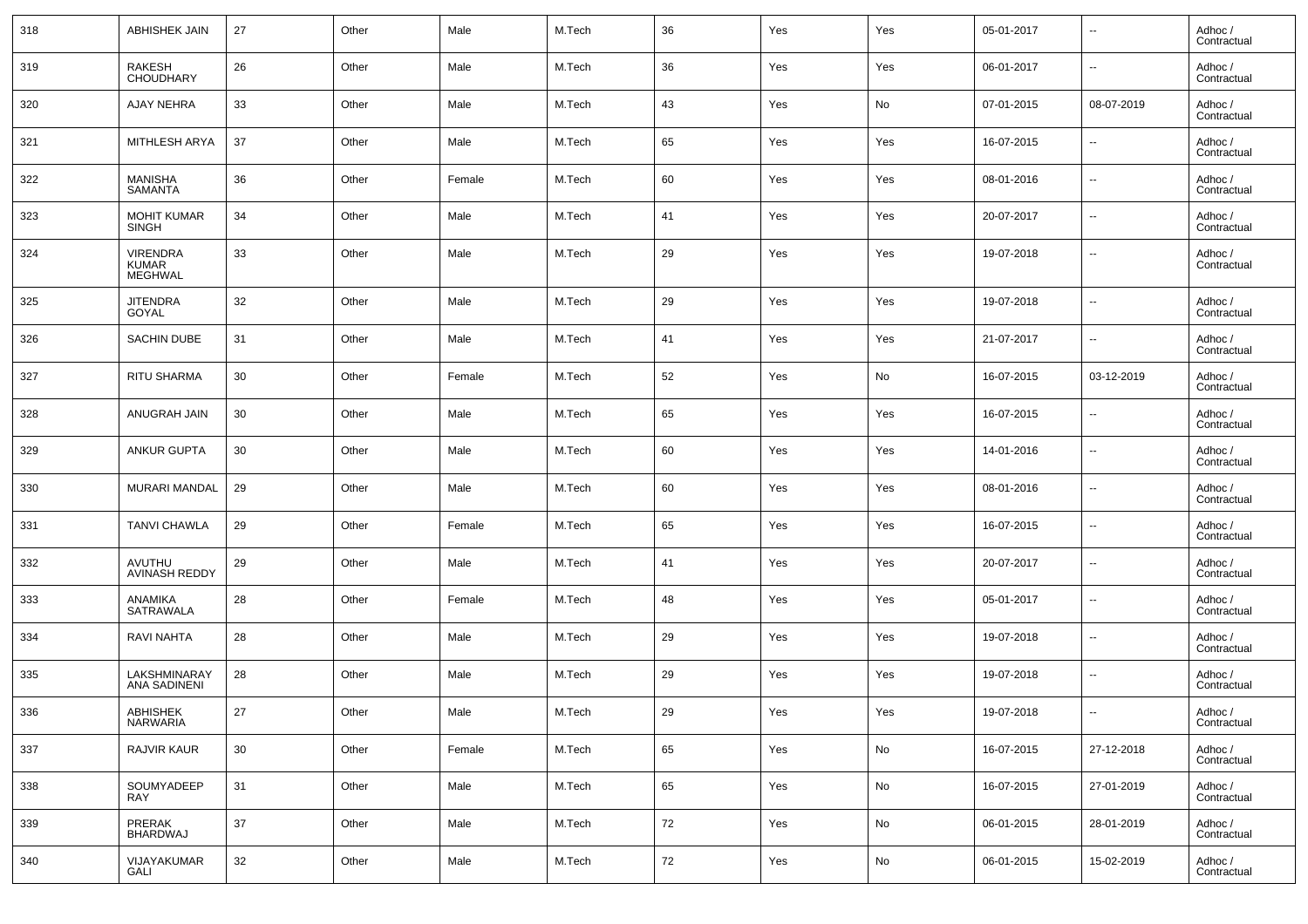| 341 | ABHILASH<br><b>KUMAR GUPTA</b>                   | 28 | Other | Male   | M.Tech | 72     | Yes | No  | 06-01-2015 | 07-06-2019               | Adhoc /<br>Contractual |
|-----|--------------------------------------------------|----|-------|--------|--------|--------|-----|-----|------------|--------------------------|------------------------|
| 342 | AJEET KUMAR<br><b>SINGH</b>                      | 31 | Other | Male   | M.Tech | 60     | Yes | No  | 19-07-2014 | 23-07-2019               | Adhoc /<br>Contractual |
| 343 | PRADEEP SINGH                                    | 31 | Other | Male   | M.Tech | 56     | Yes | No  | 06-01-2015 | 31-08-2019               | Adhoc /<br>Contractual |
| 344 | AKANKSHA<br><b>SHUKLA</b>                        | 29 | Other | Female | M.Tech | 51     | Yes | No  | 16-07-2015 | 04-11-2019               | Adhoc /<br>Contractual |
| 345 | SHARMA SUMAN<br><b>DHARAMPAL</b>                 | 40 | Other | Female | M.Tech | 65     | Yes | Yes | 16-07-2015 | $\overline{\phantom{a}}$ | Adhoc /<br>Contractual |
| 346 | <b>JAY PRAKASH</b><br><b>KESHRI</b>              | 36 | Other | Male   | M.Tech | 60     | Yes | No  | 06-01-2015 | 10-01-2020               | Adhoc /<br>Contractual |
| 347 | <b>RANJEET</b><br><b>KUMAR</b>                   | 35 | Other | Male   | M.Tech | 55     | Yes | No  | 16-07-2015 | 11-01-2020               | Adhoc /<br>Contractual |
| 348 | <b>PRANDA</b><br><b>PRASANTA</b><br><b>GUPTA</b> | 34 | Other | Male   | M.Tech | 72     | Yes | Yes | 06-01-2015 | $\overline{\phantom{a}}$ | Adhoc /<br>Contractual |
| 349 | <b>BHUVAN</b><br><b>SHARMA</b>                   | 34 | Other | Male   | M.Tech | 41     | Yes | Yes | 20-07-2017 | $\overline{\phantom{a}}$ | Adhoc /<br>Contractual |
| 350 | <b>BHATT</b><br>KUNALKUMAR<br>PRAKASHBHAI        | 34 | Other | Male   | M.Tech | 65     | Yes | Yes | 17-07-2015 | $\overline{\phantom{a}}$ | Adhoc /<br>Contractual |
| 351 | <b>SATYENDRA</b><br><b>SINGH</b>                 | 33 | Other | Male   | M.Tech | 55     | Yes | No  | 16-07-2015 | 06-12-2019               | Adhoc /<br>Contractual |
| 352 | <b>RATHOR</b><br><b>SUMITKUMAR</b><br>KALLUBHAI  | 31 | Other | Male   | M.Tech | 41     | Yes | Yes | 21-07-2017 | $\overline{\phantom{a}}$ | Adhoc /<br>Contractual |
| 353 | SONAM<br>PARASHAR                                | 31 | Other | Female | M.Tech | 59     | Yes | No  | 06-01-2015 | 26-12-2019               | Adhoc /<br>Contractual |
| 354 | <b>SHAKTI</b><br>VASHISTH                        | 29 | Other | Male   | M.Tech | 29     | Yes | Yes | 19-07-2018 | $\overline{\phantom{a}}$ | Adhoc /<br>Contractual |
| 355 | POOJA SHARMA                                     | 29 | Other | Female | M.Tech | 41     | Yes | Yes | 21-07-2017 | $\overline{\phantom{a}}$ | Adhoc /<br>Contractual |
| 356 | <b>MANASWI</b>                                   | 29 | Other | Male   | M.Tech | 48     | Yes | Yes | 05-01-2017 | $\overline{\phantom{a}}$ | Adhoc /<br>Contractual |
| 357 | <b>BHANU PRATAP</b><br>SONI                      | 29 | Other | Male   | M.Tech | 60     | Yes | No  | 06-01-2015 | 11-01-2020               | Adhoc /<br>Contractual |
| 358 | <b>VIPIN CHANDRA</b><br>PANDEY                   | 29 | Other | Male   | M.Tech | 29     | Yes | Yes | 19-07-2018 | $\overline{\phantom{a}}$ | Adhoc /<br>Contractual |
| 359 | <b>TANUJ RAWAT</b>                               | 29 | Other | Male   | M.Tech | 41     | Yes | Yes | 21-07-2017 | $\overline{\phantom{a}}$ | Adhoc /<br>Contractual |
| 360 | <b>JITENDRA</b><br><b>KUMAR NAMA</b>             | 27 | Other | Male   | M.Tech | 41     | Yes | Yes | 20-07-2017 | ۰.                       | Adhoc /<br>Contractual |
| 361 | <b>DILEEP KUMAR</b>                              | 27 | Other | Male   | M.Tech | 41     | Yes | Yes | 20-07-2017 | $\overline{\phantom{a}}$ | Adhoc /<br>Contractual |
| 362 | RAJU PATEL                                       | 34 | Other | Male   | M.Tech | $72\,$ | Yes | No  | 06-01-2015 | 24-12-2018               | Adhoc /<br>Contractual |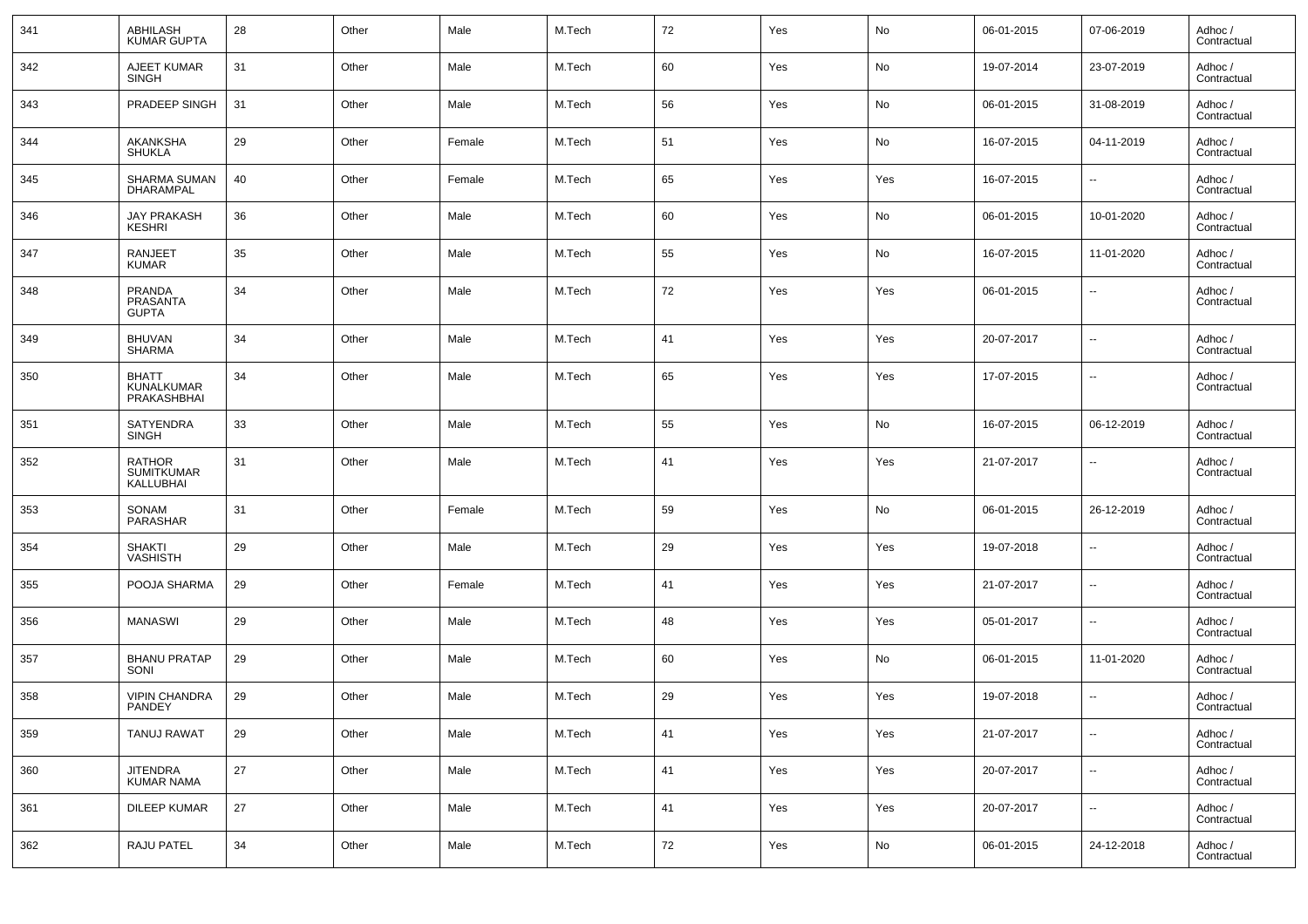| 363 | URVASHI<br>PRAKASH<br><b>SHUKLA</b>            | 32 | Other | Female | M.Tech | 77 | Yes | No  | 19-07-2014 | 15-04-2019               | Adhoc /<br>Contractual |
|-----|------------------------------------------------|----|-------|--------|--------|----|-----|-----|------------|--------------------------|------------------------|
| 364 | <b>GIRRAJ SHARMA</b>                           | 34 | Other | Male   | M.Tech | 58 | Yes | No  | 06-01-2015 | 01-11-2019               | Adhoc /<br>Contractual |
| 365 | <b>USHA</b><br><b>CHOUDHARY</b>                | 40 | Other | Female | M.Tech | 65 | Yes | Yes | 16-07-2015 | $\overline{\phantom{a}}$ | Adhoc /<br>Contractual |
| 366 | <b>KRISHNA</b><br><b>CHAUHAN</b>               | 37 | Other | Female | M.Tech | 28 | Yes | Yes | 02-08-2018 | $\overline{\phantom{a}}$ | Adhoc /<br>Contractual |
| 367 | <b>GAURAV KUMAR</b><br><b>SHARMA</b>           | 34 | Other | Male   | M.Tech | 65 | Yes | Yes | 20-07-2017 | $\overline{\phantom{a}}$ | Adhoc /<br>Contractual |
| 368 | JAYDEEP SINGH<br><b>PARMAR</b>                 | 34 | Other | Male   | M.Tech | 48 | Yes | Yes | 05-01-2017 | $\sim$                   | Adhoc /<br>Contractual |
| 369 | <b>MOHIT YADAV</b>                             | 33 | Other | Male   | M.Tech | 29 | Yes | Yes | 19-07-2018 | $\overline{\phantom{a}}$ | Adhoc /<br>Contractual |
| 370 | <b>AASIF</b><br><b>MOHAMMAD</b><br><b>BHAT</b> | 32 | Other | Male   | M.Tech | 29 | Yes | Yes | 19-07-2018 | $\sim$                   | Adhoc /<br>Contractual |
| 371 | NITESH MUDGAL                                  | 31 | Other | Male   | M.Tech | 41 | Yes | Yes | 20-07-2017 | $\overline{\phantom{a}}$ | Adhoc /<br>Contractual |
| 372 | <b>ARJUN SINGH</b><br><b>CHAUHAN</b>           | 31 | Other | Male   | M.Tech | 65 | Yes | Yes | 16-07-2015 | $\sim$                   | Adhoc /<br>Contractual |
| 373 | <b>NAWAZ SHAFI</b>                             | 30 | Other | Male   | M.Tech | 41 | Yes | Yes | 20-07-2017 | $\overline{\phantom{a}}$ | Adhoc /<br>Contractual |
| 374 | VAIKUNTAPU<br>RAMA KRISHNA                     | 30 | Other | Male   | M.Tech | 77 | Yes | Yes | 19-07-2014 | $\sim$                   | Adhoc /<br>Contractual |
| 375 | <b>SHOBHA</b><br><b>SHARMA</b>                 | 29 | Other | Female | M.Tech | 29 | Yes | Yes | 19-07-2018 | $\sim$                   | Adhoc /<br>Contractual |
| 376 | AMIT KUMAR<br>SHARMA                           | 29 | Other | Male   | M.Tech | 29 | Yes | Yes | 19-07-2018 | $\overline{\phantom{a}}$ | Adhoc /<br>Contractual |
| 377 | <b>JAIVERDHAN</b>                              | 28 | Other | Male   | M.Tech | 53 | Yes | Yes | 22-07-2016 | $\ddotsc$                | Adhoc /<br>Contractual |
| 378 | <b>GUPTA</b><br><b>RACHANA</b><br>KEDARNATH    | 28 | Other | Female | M.Tech | 60 | Yes | Yes | 07-01-2016 | ц,                       | Adhoc /<br>Contractual |
| 379 | <b>SIDHARTH</b><br>PANCHOLI                    | 27 | Other | Male   | M.Tech | 48 | Yes | Yes | 06-01-2017 | $\sim$                   | Adhoc /<br>Contractual |
| 380 | ABHILASHA<br><b>JOSHI</b>                      | 26 | Other | Male   | M.Tech | 41 | Yes | Yes | 20-07-2017 | $\sim$                   | Adhoc /<br>Contractual |
| 381 | POONAM DEVI                                    | 25 | Other | Female | M.Tech | 29 | Yes | Yes | 19-07-2018 | $\overline{\phantom{a}}$ | Adhoc /<br>Contractual |
| 382 | PULAK AVINASHI                                 | 32 | Other | Female | M.A    | 72 | Yes | No  | 06-01-2015 | 24-12-2018               | Adhoc /<br>Contractual |
| 383 | <b>CHANDNA SINGH</b><br>NIRWAN                 | 30 | Other | Female | M.A    | 29 | Yes | Yes | 19-07-2018 | $\overline{\phantom{a}}$ | Adhoc /<br>Contractual |
| 384 | <b>DEBIDUTTA</b><br>PATTNAIK                   | 39 | Other | Male   | MBA    | 29 | Yes | Yes | 19-07-2018 | $\overline{\phantom{a}}$ | Adhoc /<br>Contractual |
| 385 | RAMJI                                          | 32 | Other | Male   | MBA    | 29 | Yes | Yes | 20-07-2018 | $\sim$                   | Adhoc /<br>Contractual |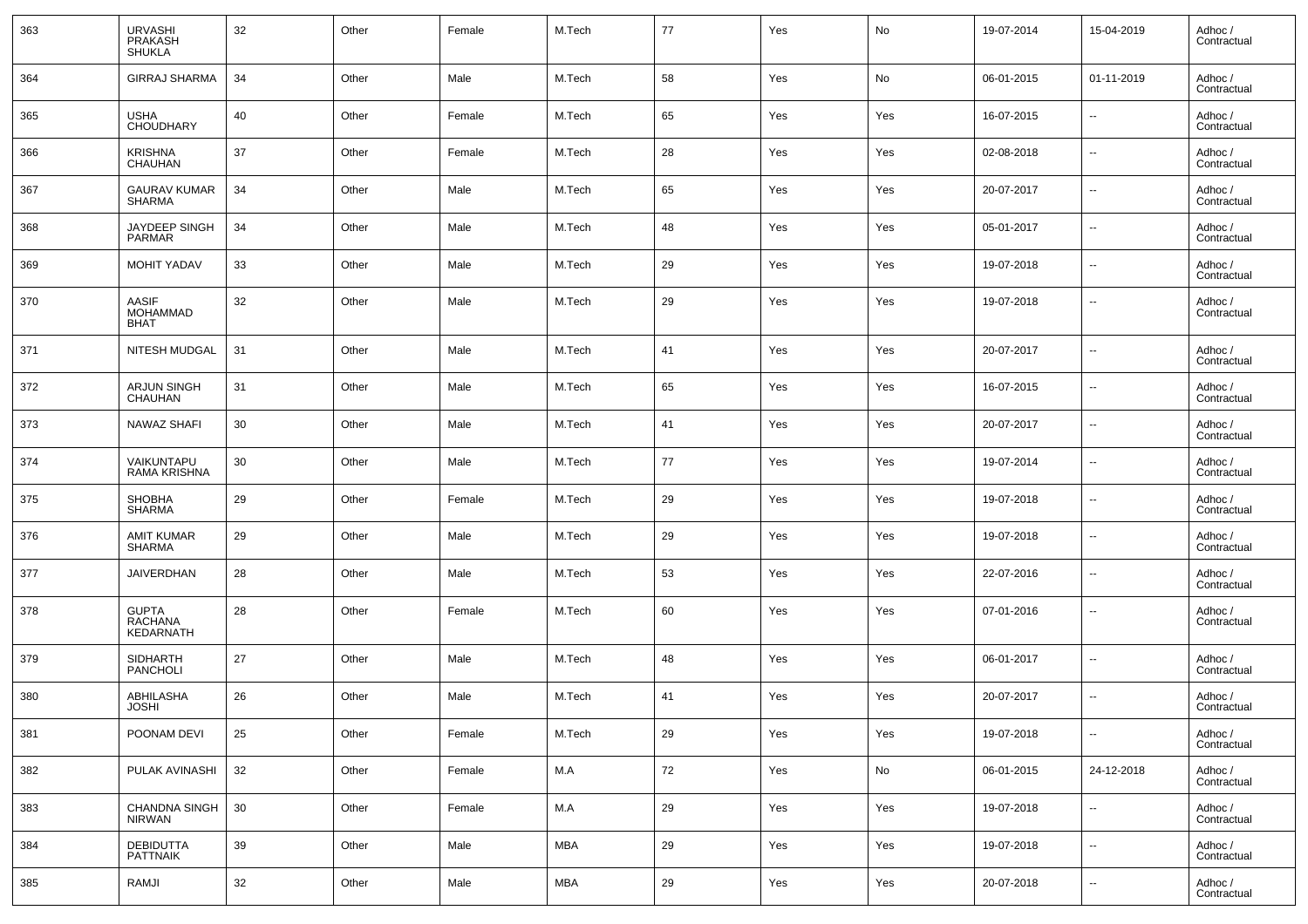| 386 | KUMARI RASHMI                           | 30 | Other | Female | MBA    | 41 | Yes | Yes | 20-07-2017 | $\overline{\phantom{a}}$ | Adhoc /<br>Contractual |
|-----|-----------------------------------------|----|-------|--------|--------|----|-----|-----|------------|--------------------------|------------------------|
| 387 | MOHD SAQUIB<br><b>KHAN</b>              | 26 | Other | Male   | M.Sc.  | 29 | Yes | Yes | 19-07-2018 | $\overline{\phantom{a}}$ | Adhoc /<br>Contractual |
| 388 | NIDHI JOLLY                             | 31 | Other | Female | M.Sc.  | 43 | Yes | No  | 11-01-2016 | 03-07-2019               | Adhoc /<br>Contractual |
| 389 | MAHAVEER<br>PRASAD YADAV                | 32 | Other | Male   | M.Sc.  | 65 | Yes | Yes | 16-07-2015 | $\overline{\phantom{a}}$ | Adhoc /<br>Contractual |
| 390 | <b>PRAVESH</b><br><b>KUMAR</b>          | 31 | Other | Male   | M.Sc.  | 29 | Yes | Yes | 19-07-2018 | $\overline{\phantom{a}}$ | Adhoc /<br>Contractual |
| 391 | <b>RICHA SHARMA</b>                     | 31 | Other | Female | M.Sc.  | 53 | Yes | Yes | 27-07-2016 | $\overline{\phantom{a}}$ | Adhoc /<br>Contractual |
| 392 | <b>KM KANIKA</b>                        | 26 | Other | Female | M.Sc.  | 48 | Yes | Yes | 05-01-2016 | $\overline{\phantom{a}}$ | Adhoc /<br>Contractual |
| 393 | POONAM YADAV                            | 24 | Other | Female | M.Sc.  | 29 | Yes | Yes | 19-07-2018 | $\overline{\phantom{a}}$ | Adhoc /<br>Contractual |
| 394 | <b>SAPNA MEENA</b>                      | 24 | Other | Female | M.Sc.  | 29 | Yes | Yes | 19-07-2018 | $\overline{\phantom{a}}$ | Adhoc /<br>Contractual |
| 395 | <b>VINOD YADAV</b>                      | 31 | Other | Male   | M.E.   | 65 | Yes | No  | 16-07-2015 | 16-04-2019               | Adhoc /<br>Contractual |
| 396 | <b>GAURAV KUMAR</b><br><b>BADHOTIYA</b> | 30 | Other | Male   | M.Tech | 72 | Yes | No  | 06-01-2015 | 18-04-2019               | Adhoc /<br>Contractual |
| 397 | <b>MANISH KUMAR</b>                     | 31 | Other | Male   | M.Tech | 72 | Yes | No  | 06-01-2015 | 08-05-2019               | Adhoc /<br>Contractual |
| 398 | <b>ASHISH KUMAR</b><br><b>SINGH</b>     | 34 | Other | Male   | M.Tech | 36 | Yes | No  | 05-01-2016 | 03-07-2019               | Adhoc /<br>Contractual |
| 399 | RUPALI BAGHEL                           | 30 | Other | Female | M.Tech | 60 | Yes | No  | 19-07-2014 | 30-07-2019               | Adhoc /<br>Contractual |
| 400 | CHANDRAMANI<br><b>GOSWAMI</b>           | 37 | Other | Male   | M.Tech | 72 | Yes | Yes | 06-01-2015 | $\overline{\phantom{a}}$ | Adhoc /<br>Contractual |
| 401 | <b>SUMIT SHARMA</b>                     | 35 | Other | Male   | M.Tech | 53 | Yes | Yes | 19-07-2016 | $\overline{\phantom{a}}$ | Adhoc /<br>Contractual |
| 402 | <b>HEMANT RAJ</b><br><b>SINGH</b>       | 34 | Other | Male   | M.Tech | 65 | Yes | Yes | 16-07-2015 | $\overline{\phantom{a}}$ | Adhoc /<br>Contractual |
| 403 | <b>HARSH KUMAR</b><br><b>DIXIT</b>      | 34 | Other | Male   | M.Tech | 72 | Yes | Yes | 06-01-2015 | $\overline{\phantom{a}}$ | Adhoc /<br>Contractual |
| 404 | PRASHANT<br>ATHANKER                    | 34 | Other | Male   | M.Tech | 65 | Yes | Yes | 16-07-2015 | $\overline{\phantom{a}}$ | Adhoc /<br>Contractual |
| 405 | RANA VEER<br>PRATAP SINGH               | 34 | Other | Male   | M.Tech | 48 | Yes | Yes | 06-01-2016 | $\overline{\phantom{a}}$ | Adhoc /<br>Contractual |
| 406 | <b>GAURAV</b>                           | 34 | Other | Male   | M.Tech | 53 | Yes | Yes | 19-07-2016 | $\overline{\phantom{a}}$ | Adhoc /<br>Contractual |
| 407 | SOURABH<br><b>BHASKAR</b>               | 33 | Other | Male   | M.Tech | 48 | Yes | Yes | 05-01-2017 | ۰.                       | Adhoc /<br>Contractual |
| 408 | PAL<br>MANOJKUMAR<br>RAMCHANDRA         | 32 | Other | Male   | M.Tech | 40 | Yes | Yes | 02-08-2017 | $\overline{\phantom{a}}$ | Adhoc /<br>Contractual |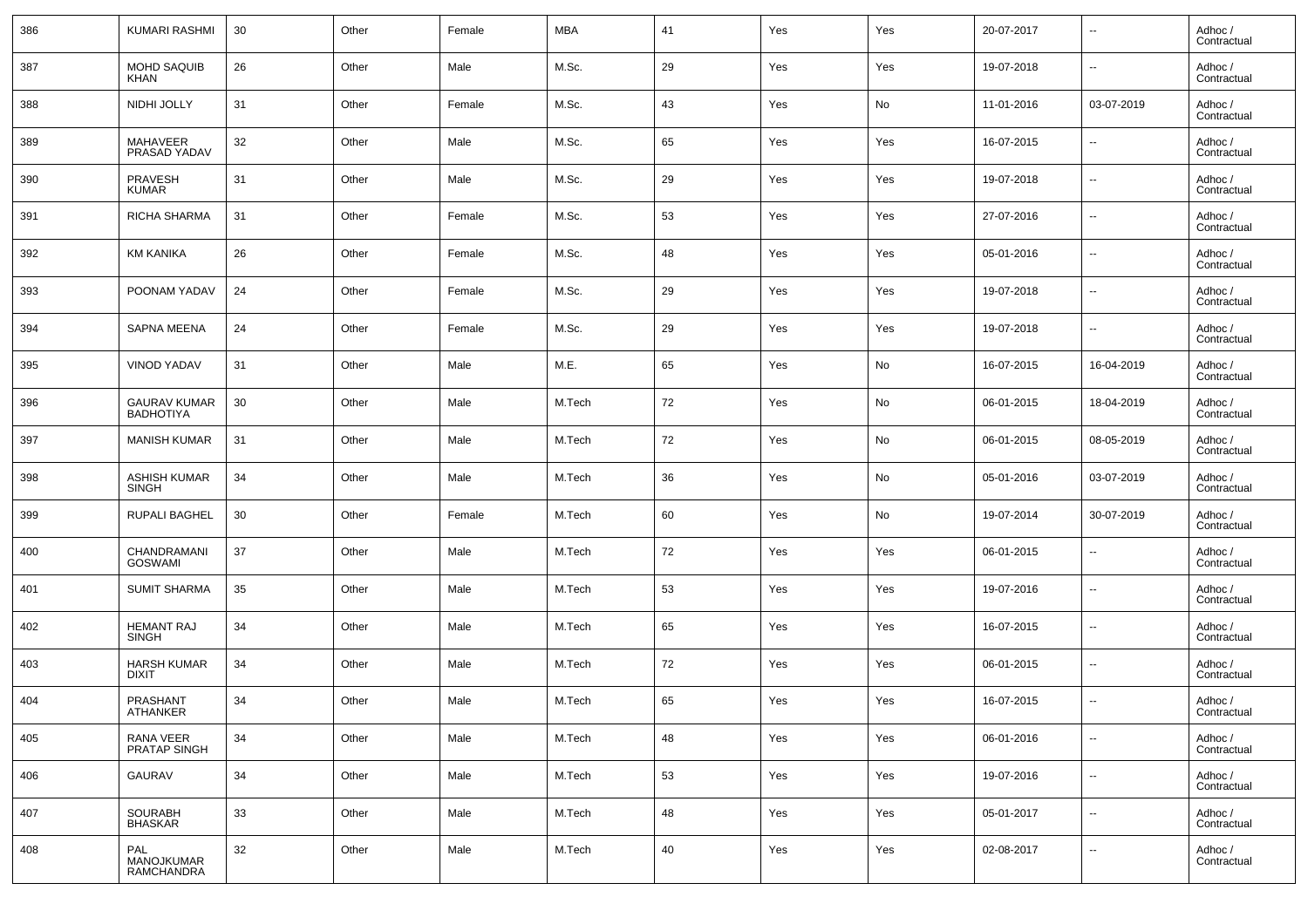| 409 | AKHILESHWAR<br><b>SINGH</b>          | 31 | Other | Male   | M.Tech | 65 | Yes | Yes | 16-07-2015 | $\overline{\phantom{a}}$ | Adhoc /<br>Contractual |
|-----|--------------------------------------|----|-------|--------|--------|----|-----|-----|------------|--------------------------|------------------------|
| 410 | <b>DEEVESH</b><br><b>SHARMA</b>      | 31 | Other | Male   | M.Tech | 53 | Yes | Yes | 21-07-2016 | $\overline{\phantom{a}}$ | Adhoc /<br>Contractual |
| 411 | <b>RAMKUMAR</b><br>YADAV             | 31 | Other | Male   | M.Tech | 41 | Yes | Yes | 20-07-2017 | $\overline{\phantom{a}}$ | Adhoc /<br>Contractual |
| 412 | <b>DIGAMBAR</b><br><b>SINGH</b>      | 30 | Other | Male   | M.Tech | 41 | Yes | Yes | 20-07-2017 | $\overline{\phantom{a}}$ | Adhoc /<br>Contractual |
| 413 | ABDUL WAHAB<br><b>HASHMI</b>         | 30 | Other | Male   | M.Tech | 29 | Yes | Yes | 20-07-2018 | $\overline{\phantom{a}}$ | Adhoc /<br>Contractual |
| 414 | <b>ARVIND KUMAR</b><br><b>THAKUR</b> | 29 | Other | Male   | M.Tech | 29 | Yes | Yes | 19-07-2018 | $\overline{\phantom{a}}$ | Adhoc /<br>Contractual |
| 415 | <b>AJIT SINGH</b>                    | 28 | Other | Male   | M.Tech | 65 | Yes | Yes | 16-07-2015 | $\overline{\phantom{a}}$ | Adhoc /<br>Contractual |
| 416 | <b>DEEPIKA</b><br><b>SHEKHAWAT</b>   | 28 | Other | Female | M.Tech | 29 | Yes | Yes | 19-07-2018 | $\overline{\phantom{a}}$ | Adhoc /<br>Contractual |
| 417 | <b>VAIBHAV GAUR</b>                  | 25 | Other | Male   | M.Tech | 29 | Yes | Yes | 19-07-2018 | $\overline{\phantom{a}}$ | Adhoc /<br>Contractual |
| 418 | PRIYANKA<br><b>MEENA</b>             | 31 | Other | Female | M.Tech | 72 | Yes | No  | 06-01-2015 | 22-03-2019               | Adhoc /<br>Contractual |
| 419 | <b>DEVESH KUMAR</b>                  | 32 | Other | Male   | M.Tech | 72 | Yes | No  | 06-01-2015 | 05-04-2019               | Adhoc /<br>Contractual |
| 420 | VIBHA UTTAM                          | 27 | Other | Female | M.Tech | 65 | Yes | No  | 16-07-2015 | 27-05-2019               | Adhoc /<br>Contractual |
| 421 | VANDANA KALER                        | 33 | Other | Female | M.Tech | 54 | Yes | No  | 06-01-2015 | 05-07-2019               | Adhoc /<br>Contractual |
| 422 | NITIKA KUNDAN                        | 30 | Other | Female | M.Tech | 65 | Yes | No  | 16-07-2015 | 29-07-2019               | Adhoc /<br>Contractual |
| 423 | NIMU CHAND<br><b>REGER</b>           | 34 | Other | Male   | M.Tech | 61 | Yes | No  | 19-07-2014 | 14-08-2019               | Adhoc /<br>Contractual |
| 424 | <b>ARUN KUMAR</b>                    | 35 | Other | Male   | M.Tech | 77 | Yes | Yes | 19-07-2014 | $\overline{\phantom{a}}$ | Adhoc /<br>Contractual |
| 425 | <b>MUKESH KR</b><br><b>CHOWRASIA</b> | 32 | Other | Male   | M.Tech | 65 | Yes | Yes | 16-07-2015 | $\overline{\phantom{a}}$ | Adhoc /<br>Contractual |
| 426 | SAURAV KUMAR                         | 32 | Other | Male   | M.Tech | 60 | Yes | No  | 06-01-2015 | 09-01-2020               | Adhoc /<br>Contractual |
| 427 | <b>ANKIT GOYAL</b>                   | 32 | Other | Male   | M.Tech | 72 | Yes | Yes | 06-01-2015 | --                       | Adhoc /<br>Contractual |
| 428 | <b>MUKESH KUMAR</b>                  | 31 | Other | Male   | M.Tech | 29 | Yes | Yes | 20-07-2018 | $\overline{\phantom{a}}$ | Adhoc /<br>Contractual |
| 429 | RAVINDRA<br>SINGH<br>SHEKHAWAT       | 30 | Other | Male   | M.Tech | 53 | Yes | Yes | 20-07-2016 | ۰.                       | Adhoc /<br>Contractual |
| 430 | VERSHA GOYAL                         | 30 | Other | Female | M.Tech | 77 | Yes | Yes | 19-07-2014 | $\overline{\phantom{a}}$ | Adhoc /<br>Contractual |
| 431 | RAVINDRA<br><b>SINGH</b>             | 29 | Other | Male   | M.Tech | 59 | Yes | No  | 06-01-2015 | 23-12-2019               | Adhoc /<br>Contractual |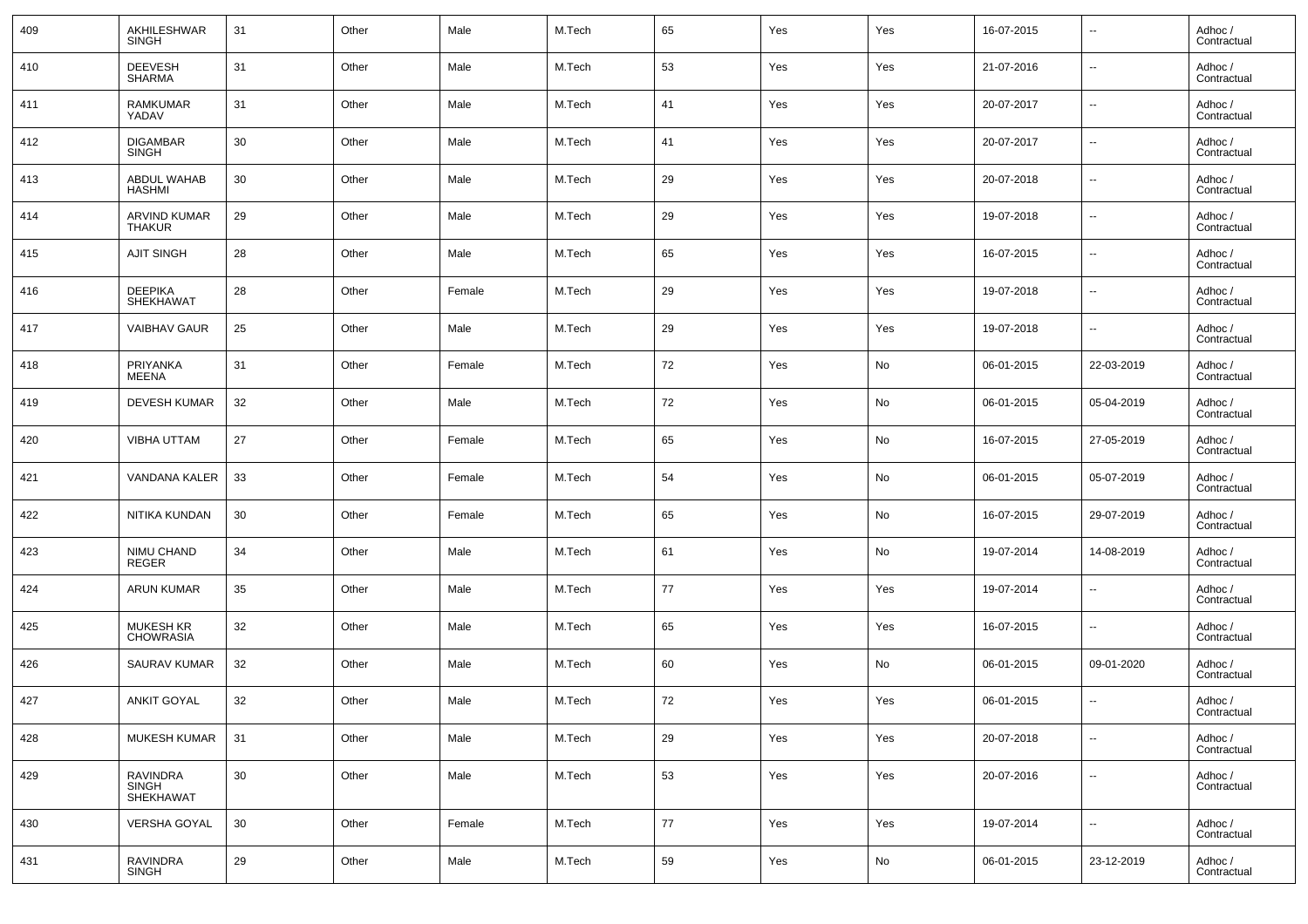| 432 | <b>SUNIL MANANI</b>                  | 28 | Other                  | Male   | M.Tech | 41              | Yes | Yes | 20-07-2017 | $\overline{\phantom{a}}$ | Adhoc /<br>Contractual |
|-----|--------------------------------------|----|------------------------|--------|--------|-----------------|-----|-----|------------|--------------------------|------------------------|
| 433 | SANDEEP<br><b>KUMAR</b>              | 29 | Other                  | Male   | M.Tech | 48              | Yes | Yes | 05-01-2017 | $\overline{\phantom{a}}$ | Adhoc /<br>Contractual |
| 434 | <b>SUNITA TOLANI</b>                 | 36 | Other                  | Female | M.Tech | 48              | Yes | Yes | 05-01-2017 | $\overline{\phantom{a}}$ | Adhoc /<br>Contractual |
| 435 | <b>SOURABH VERN</b>                  | 26 | Other                  | Male   | M.Tech | 41              | Yes | Yes | 20-07-2017 | $\overline{\phantom{a}}$ | Adhoc /<br>Contractual |
| 436 | POOJA SHARMA                         | 31 | Other                  | Female | M.Sc.  | 77              | Yes | No  | 19-07-2014 | 03-06-2019               | Adhoc /<br>Contractual |
| 437 | <b>KM POOJA</b><br><b>KUMARI</b>     | 28 | Other                  | Female | M.Sc.  | 65              | Yes | No  | 16-07-2015 | 09-11-2019               | Adhoc /<br>Contractual |
| 438 | ANOOP M D                            | 32 | Other                  | Male   | M.Sc.  | 72              | Yes | Yes | 06-01-2015 | $\overline{\phantom{a}}$ | Adhoc /<br>Contractual |
| 439 | <b>RENU DHAYAL</b>                   | 28 | Other                  | Female | M.Sc.  | 65              | Yes | Yes | 17-07-2015 | $\overline{\phantom{a}}$ | Adhoc /<br>Contractual |
| 440 | <b>MEGHNA</b><br><b>RATHORE</b>      | 28 | Other                  | Female | M.Sc.  | 65              | Yes | Yes | 16-07-2015 | $\overline{\phantom{a}}$ | Adhoc /<br>Contractual |
| 441 | <b>KARAM CHAND</b>                   | 28 | Other                  | Male   | M.Sc.  | 65              | Yes | Yes | 16-07-2015 | $\overline{\phantom{a}}$ | Adhoc /<br>Contractual |
| 442 | SHIVANI<br><b>SHISODIA</b>           | 28 | Other                  | Female | M.Sc.  | 53              | Yes | Yes | 22-07-2016 | $\overline{\phantom{a}}$ | Adhoc /<br>Contractual |
| 443 | <b>MANISH KUMAR</b>                  | 27 | Other                  | Male   | M.Sc.  | 53              | Yes | Yes | 22-07-2016 | $\overline{\phantom{a}}$ | Adhoc /<br>Contractual |
| 444 | <b>NEERU SHARMA</b>                  | 27 | Other                  | Female | M.Sc.  | 60              | Yes | Yes | 05-01-2016 | $\overline{\phantom{a}}$ | Adhoc /<br>Contractual |
| 445 | <b>RAJAT</b>                         | 26 | Other                  | Male   | M.Sc.  | 29              | Yes | Yes | 19-07-2018 | $\overline{\phantom{a}}$ | Adhoc /<br>Contractual |
| 446 | POOJA PAREEK                         | 26 | Other                  | Female | M.Sc.  | 29              | Yes | Yes | 19-07-2018 | $\overline{\phantom{a}}$ | Adhoc /<br>Contractual |
| 447 | <b>DEEPAK NEGI</b>                   | 26 | Other                  | Male   | M.Sc.  | 29              | Yes | Yes | 19-07-2018 | $\overline{\phantom{a}}$ | Adhoc /<br>Contractual |
| 448 | SANJEEDA<br><b>BHARATI DAS</b>       | 26 | Other                  | Female | M.Sc.  | 29              | Yes | Yes | 19-07-2018 | $\overline{\phantom{a}}$ | Adhoc /<br>Contractual |
| 449 | <b>NIKHIL SHARMA</b>                 | 33 | Assistant<br>Professor | Male   | Ph.D   | 6               | Yes | Yes | 04-08-2020 | $\overline{\phantom{a}}$ | Regular                |
| 450 | <b>MANJINDER</b><br>SINGH            | 32 | Assistant<br>Professor | Male   | Ph.D   | 6               | Yes | Yes | 30-06-2020 | $\overline{\phantom{a}}$ | Regular                |
| 451 | <b>DEEPAK RANJAN</b><br><b>NAYAK</b> | 31 | Assistant<br>Professor | Male   | Ph.D   | 6               | Yes | Yes | 30-06-2020 | $\overline{\phantom{a}}$ | Regular                |
| 452 | HRUSHIKESH<br>MADHUSUDAN<br>GADE     | 29 | Assistant<br>Professor | Male   | Ph.D   | 6               | Yes | Yes | 30-06-2020 | $\overline{\phantom{a}}$ | Regular                |
| 453 | ABHISHEK<br>TRIPATHI                 | 32 | Assistant<br>Professor | Male   | Ph.D   | $6\phantom{.0}$ | Yes | Yes | 16-06-2020 | $\overline{\phantom{a}}$ | Regular                |
| 454 | <b>MAN MOHAN</b><br>GARG             | 32 | Assistant<br>Professor | Male   | Ph.D   | 6               | Yes | Yes | 10-06-2020 | $\overline{\phantom{a}}$ | Regular                |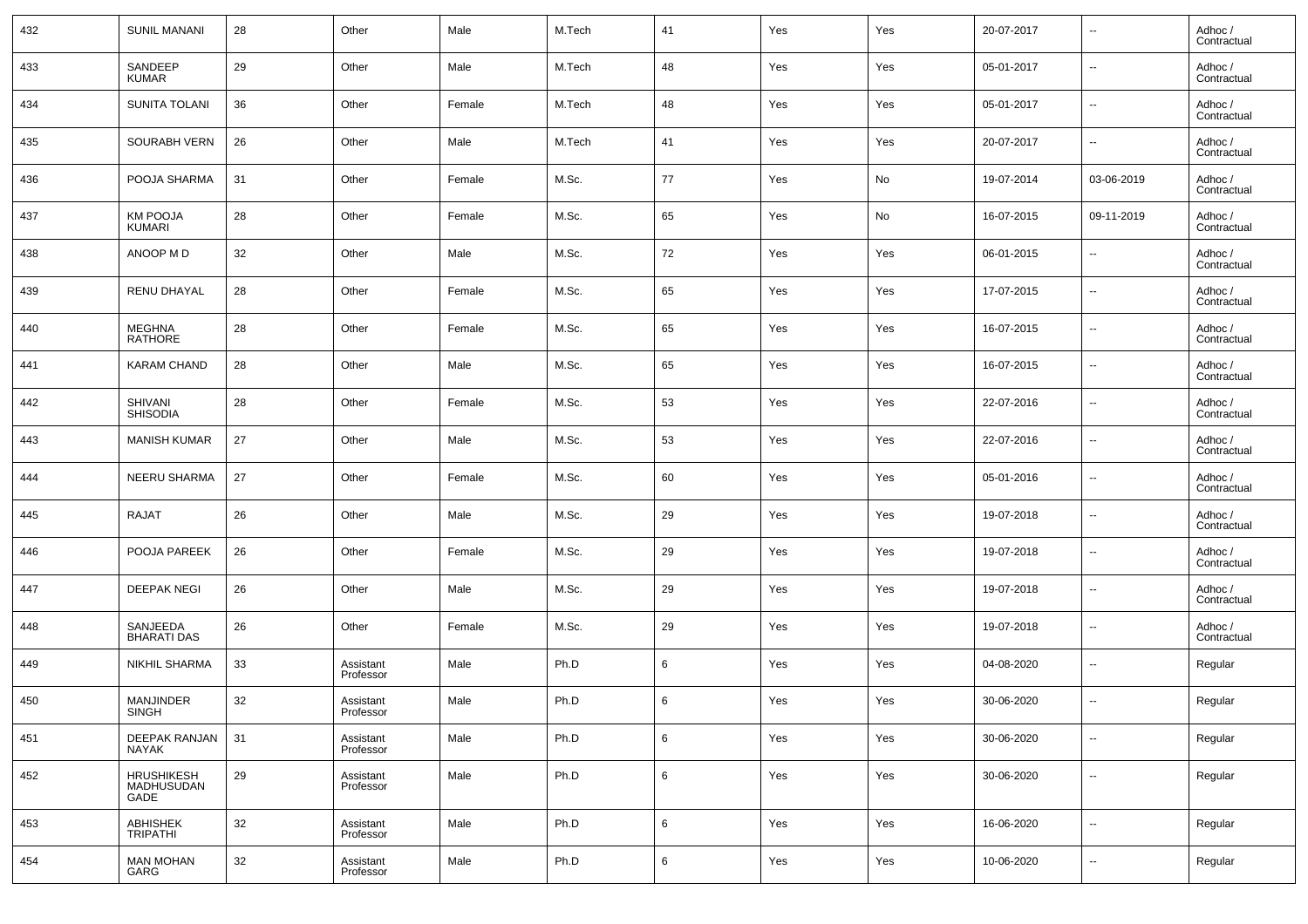| 455 | <b>SHRIDEV</b>                             | 32 | Assistant<br>Professor | Male   | Ph.D    | 9  | Yes | Yes | 16-03-2020 | ⊶.                       | Regular |
|-----|--------------------------------------------|----|------------------------|--------|---------|----|-----|-----|------------|--------------------------|---------|
| 456 | <b>RUCHI SHARMA</b>                        | 34 | Assistant<br>Professor | Female | Ph.D    | 9  | Yes | Yes | 06-03-2020 | $\overline{\phantom{a}}$ | Regular |
| 457 | <b>SURAJIT GHOSH</b>                       | 35 | Assistant<br>Professor | Male   | Ph.D    | 9  | Yes | Yes | 05-03-2020 | $\overline{\phantom{a}}$ | Regular |
| 458 | <b>SMITA NAVAL</b>                         | 36 | Assistant<br>Professor | Female | Ph.D    | 9  | Yes | Yes | 04-03-2020 | ⊶.                       | Regular |
| 459 | SARAVANA<br>PRAKASH P                      | 34 | Assistant<br>Professor | Male   | Ph.D    | 9  | Yes | Yes | 04-03-2020 | $\overline{\phantom{a}}$ | Regular |
| 460 | <b>GULAB PAMNANI</b>                       | 36 | Assistant<br>Professor | Male   | Ph.D    | 9  | Yes | Yes | 03-03-2020 | ⊶.                       | Regular |
| 461 | SAURABH<br>KISHOR OJHA                     | 30 | Assistant<br>Professor | Male   | M.Arch. | 9  | Yes | Yes | 03-03-2020 | ⊶.                       | Regular |
| 462 | MANJESH<br><b>KUMAR MISHRA</b>             | 35 | Assistant<br>Professor | Male   | Ph.D    | 10 | Yes | Yes | 02-03-2020 | $\overline{\phantom{a}}$ | Regular |
| 463 | DHIRAJ RAJ                                 | 34 | Assistant<br>Professor | Male   | Ph.D    | 10 | Yes | Yes | 02-03-2020 | ⊶.                       | Regular |
| 464 | <b>RAJESH KUMAR</b><br>RAI                 | 35 | Assistant<br>Professor | Male   | Ph.D    | 10 | Yes | Yes | 27-02-2020 | $\overline{\phantom{a}}$ | Regular |
| 465 | <b>BRIJ MOHAN</b><br><b>MUNDOTIYA</b>      | 32 | Assistant<br>Professor | Male   | Ph.D    | 10 | Yes | Yes | 27-02-2020 | $\overline{\phantom{a}}$ | Regular |
| 466 | <b>RAJESH SAHA</b>                         | 31 | Assistant<br>Professor | Male   | Ph.D    | 10 | Yes | Yes | 27-02-2020 | ⊶.                       | Regular |
| 467 | <b>MANOJ KUMAR</b><br><b>DIWAKAR</b>       | 35 | Assistant<br>Professor | Male   | Ph.D    | 10 | Yes | Yes | 26-02-2020 | $\overline{\phantom{a}}$ | Regular |
| 468 | <b>LAVIKA GOEL</b>                         | 33 | Assistant<br>Professor | Male   | Ph.D    | 10 | Yes | Yes | 24-02-2020 | $\overline{\phantom{a}}$ | Regular |
| 469 | <b>BHARAT</b><br><b>CHOUDHARY</b>          | 31 | Assistant<br>Professor | Male   | Ph.D    | 10 | Yes | Yes | 21-02-2020 | $\overline{\phantom{a}}$ | Regular |
| 470 | <b>ASHISH KUMAR</b><br><b>TRIPATHI</b>     | 32 | Assistant<br>Professor | Male   | Ph.D    | 10 | Yes | Yes | 20-02-2020 | $\overline{\phantom{a}}$ | Regular |
| 471 | <b>NARESH KUMAR</b><br>RAGHUWANSHI         | 33 | Assistant<br>Professor | Male   | Ph.D    | 10 | Yes | Yes | 11-02-2020 | --                       | Regular |
| 472 | <b>SUNITA M</b><br>DODDAMANI               | 40 | Assistant<br>Professor | Female | M.Arch. | 11 | Yes | Yes | 05-02-2020 | $\overline{\phantom{a}}$ | Regular |
| 473 | <b>KUNAL</b><br>JAYPRAKASH<br><b>BORSE</b> | 29 | Assistant<br>Professor | Male   | Ph.D    | 11 | Yes | Yes | 03-02-2020 | $\overline{a}$           | Regular |
| 474 | KAPIL SHUKLA                               | 32 | Assistant<br>Professor | Male   | Ph.D    | 11 | Yes | Yes | 31-01-2020 | н.                       | Regular |
| 475 | RAVITA LAMBA                               | 29 | Assistant<br>Professor | Female | Ph.D    | 11 | Yes | Yes | 31-01-2020 | н.                       | Regular |
| 476 | RAMESH<br>JAGANNATH<br>VISHWAKARMA         | 35 | Assistant<br>Professor | Male   | Ph.D    | 11 | Yes | Yes | 30-01-2020 | н.                       | Regular |
| 477 | VIJAYALAKSHMI<br>GOSU                      | 34 | Assistant<br>Professor | Female | Ph.D    | 12 | Yes | Yes | 27-01-2020 | $\overline{\phantom{a}}$ | Regular |